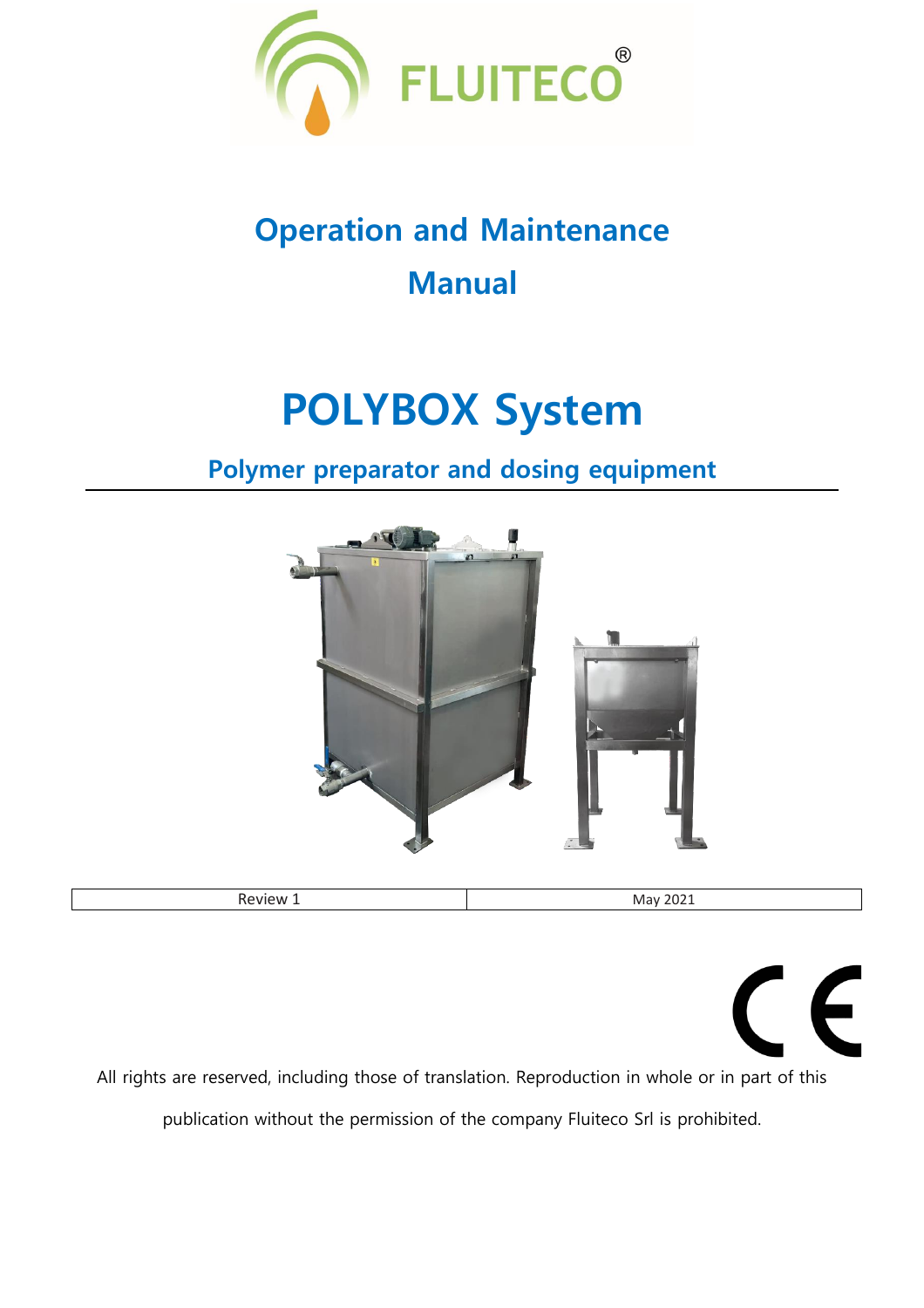

| 1. |     |  |
|----|-----|--|
|    | 1.1 |  |
|    | 1.2 |  |
|    |     |  |
|    | 1.3 |  |
|    | 1.4 |  |
|    | 1.5 |  |
| 2. |     |  |
|    | 2.1 |  |
|    | 2.2 |  |
|    | 2.3 |  |
|    | 2.4 |  |
|    | 2.5 |  |
|    | 2.6 |  |
|    | 2.7 |  |
|    | 2.8 |  |
| 3. |     |  |
|    | 3.1 |  |
|    | 3.2 |  |
|    | 3.3 |  |
| 4. |     |  |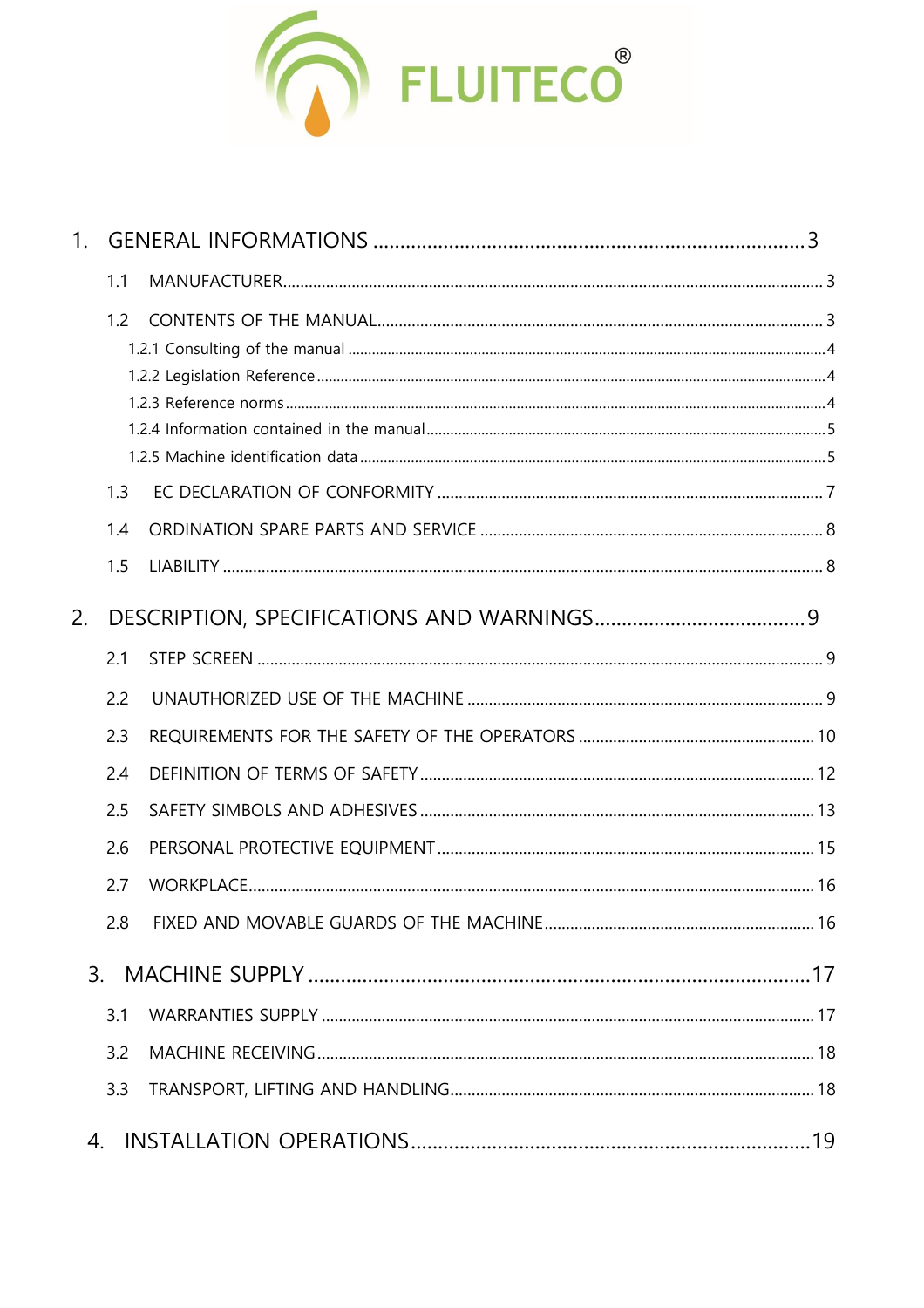

| 4.1            |     |
|----------------|-----|
| 4.2            |     |
|                |     |
| 5.             |     |
| 5.1<br>5.2.    |     |
| 6.             |     |
| 6.1            |     |
| 7 <sub>1</sub> |     |
| 7.1<br>7.2     |     |
| 8.             | 29  |
|                | .29 |
| 9.1            |     |
|                |     |
| 10.1           |     |
| 10.2           |     |
| 10.3           |     |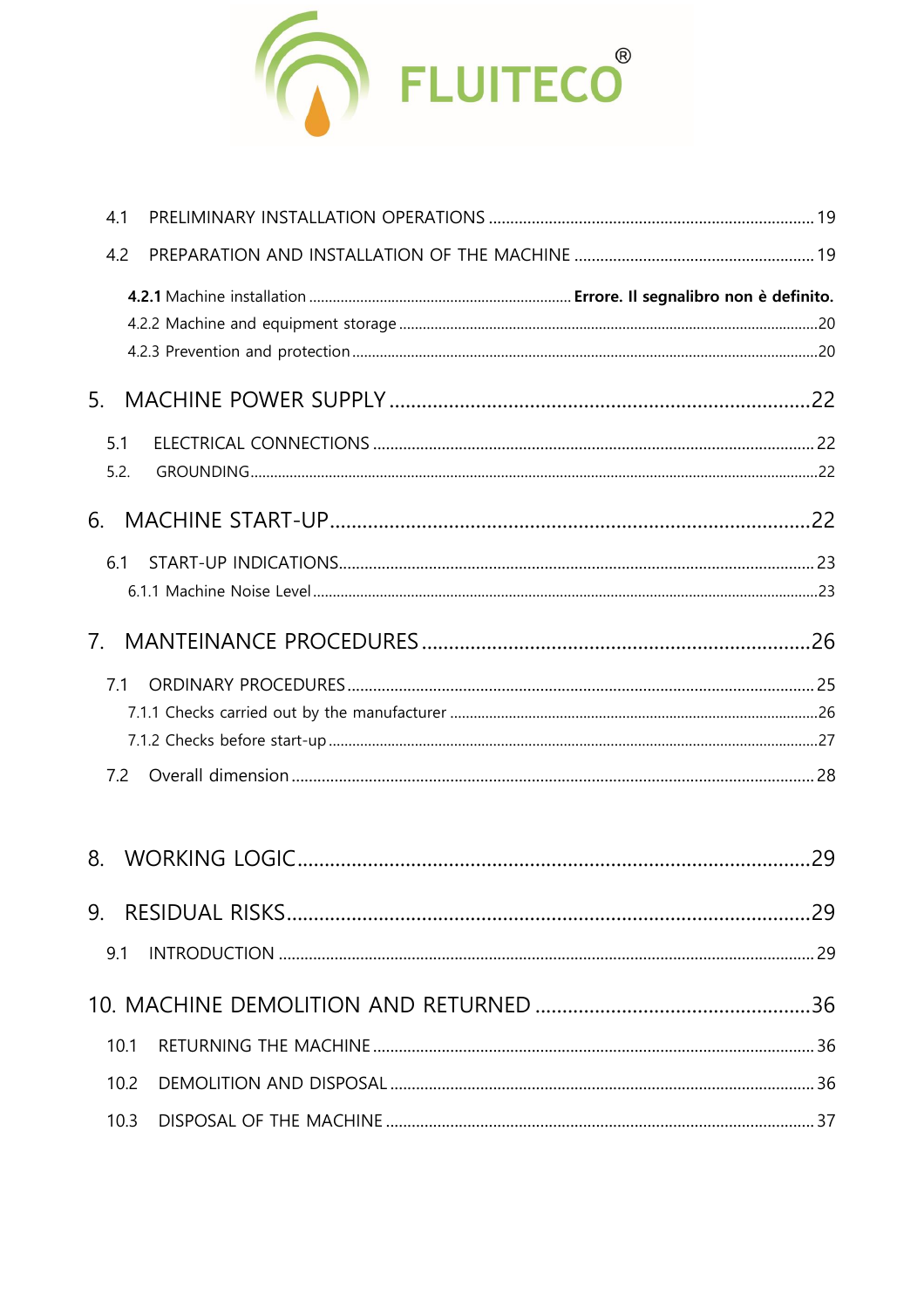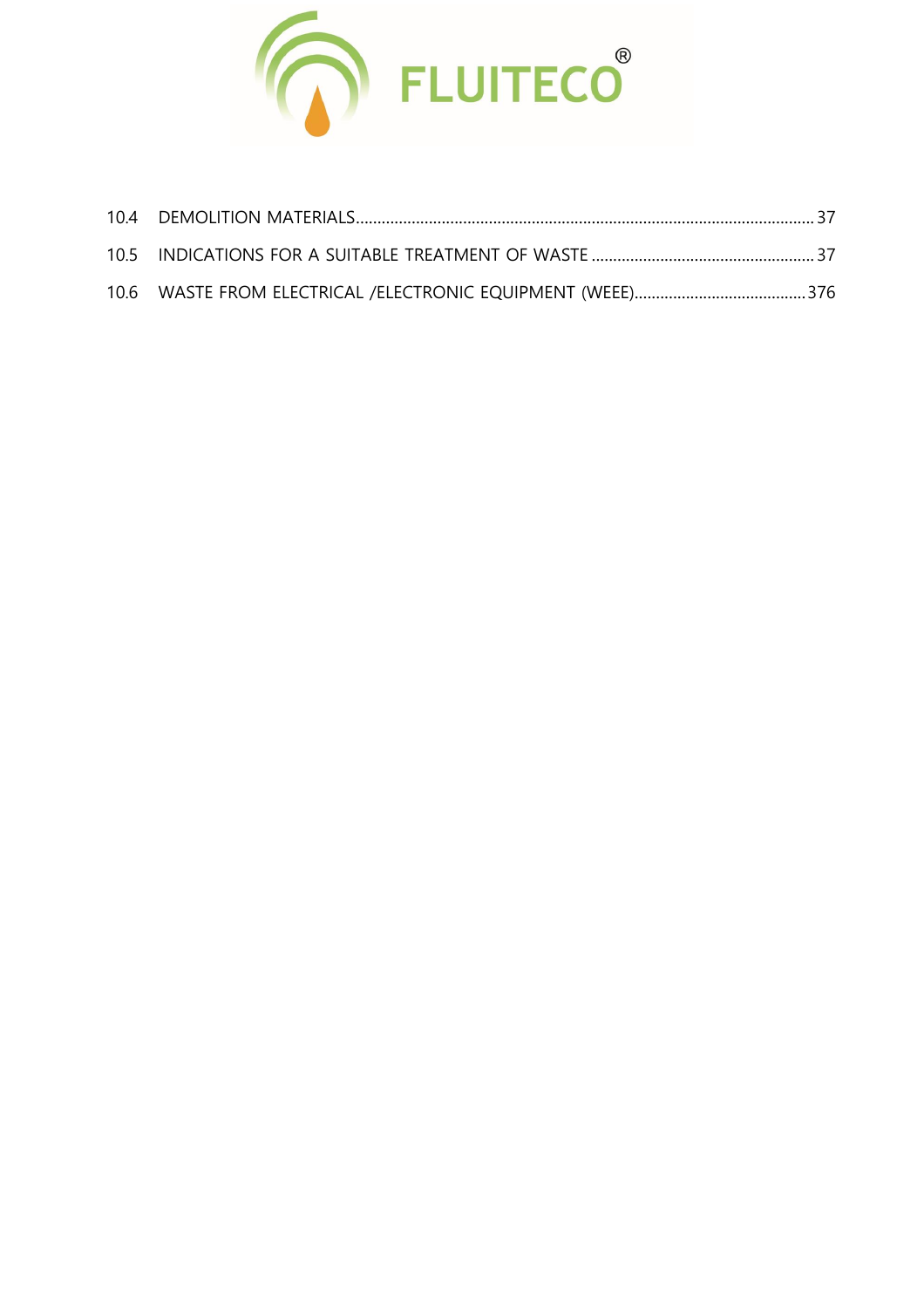#### <span id="page-4-0"></span>1. GENERAL INFORMATIONS

#### <span id="page-4-1"></span>1.1 MANUFACTURER

A team with many years of experience in the field of water treatment, allowed Fluiteco Srl to develop a complete range of machines to suit all applications in both industrial and municipal sectors. Our research aims particularly to study and develop machines for the pre-treatment of any type of waste, coming from industrial or municipal, and for the transport and the dehydration of the extracted solids.

Fluiteco Srl offers the market high-tech products, quality, reliability, technical service and customized products at low cost and service.

#### <span id="page-4-2"></span>1.2 CONTENTS OF THE MANUAL

This technical manual of use and maintenance, is issued in reference to EU Directive Machinery (2006/42/EC), it is an integral part of the supply of the machine. It contains all the information necessary for the operation and maintenance of the machine supplied by the manufacturer, in addition to the proper use of an on-site to ensure thesafety of personnel involved in the operation of the machine, whether used singly or in a broader context (plant).

The manufacturer reserves the right to make to the manual, at any time, variations that do not require prior notice. This manual is assigned, depending on the supply of the documents that will complement the supply of machinery (certificate of conformity - test certificate - other attachments).

BEFORE PROCEEDING WITH ANY TRANSACTION. NOTE: THE USER OF THE MACHINE MUST HAVE READ COMPLETELY THIS MANUAL AND DOCUMENTATION

The manufacturer Fluiteco srl will not be responsible for the actions that the customer takes on the machine, in the event of failure to observe the safety precautions described and contained in the EU directive machines. Also according to the EU directive, this document must be kept with care so as not to damage the contents, it must therefore be kept in a clean and away from any source which can may cause the illegibility (2006/42/EC).

This document should always be available for any consultation. In the event that the manual is lost, damaged or torn, please contact our Technical - Sales Department to request a copy.

Fluiteco s.r.l. Strada del Lavoro 119 47894 Chiesanuova RSM Web site [www.fluiteco.com](http://www.fluiteco.com/)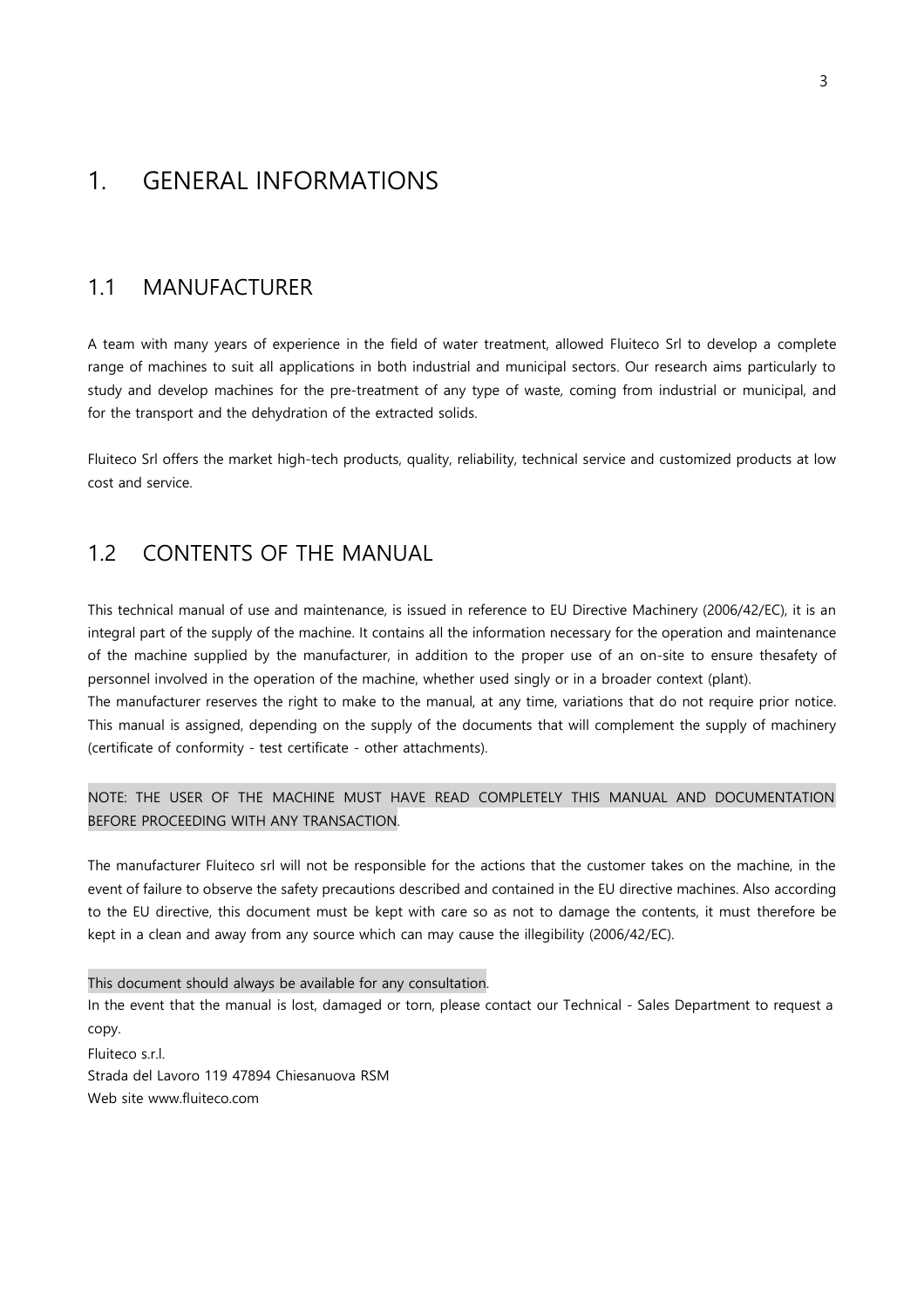#### <span id="page-5-0"></span>1.2.1 Consulting of the manual

This manual has been organized so that the user can find the information necessary for the operation and maintenance of the machine quickly and easily. The user must read the manual in its entirety, very carefully, and make sure all the information contained is perfectly assimilated.

The secondary function of the manual is to be a reference document and for consultation, to be used whenever it is necessary to perform a procedure or operation. Therefore is always kept at the disposal of staff engaged in management and to the maintenance in order to be consulted at any time.

The consultation of this manual is facilitated by the presence of a general index, which allows you to immediately locate the section of the topic that interests you.

For greater clarity, there are few safety symbols next to certain paragraphs to highlight the importance and facilitate their identification. Pay particular attention to these notes.

#### <span id="page-5-1"></span>1.2.2 Legislation Reference

MACHINERY DIRECTIVE 2006/42/EC (implemented in Italy by Legislative Decree no. 17/2010). LOW VOLTAGE DIRECTIVE 2006/95/EC (recoding of Dir. 73/23/EC and subsequent amendments ELECTROMAGNETIC COMPATIBILITY DIRECTIVE 2004/108/EC

#### <span id="page-5-2"></span>1.2.3 Reference norms

UNI EN 12100:2010 Safety of machinery - Terminology, Methodology, Standard for the assessment of risk

#### UNI EN ISO 13857:2008

Safety of machinery - Safety distances to prevent danger zones being reached by the upper and lower limbs.

#### EN 60204:2006

Electrical equipment of machines - General requirements.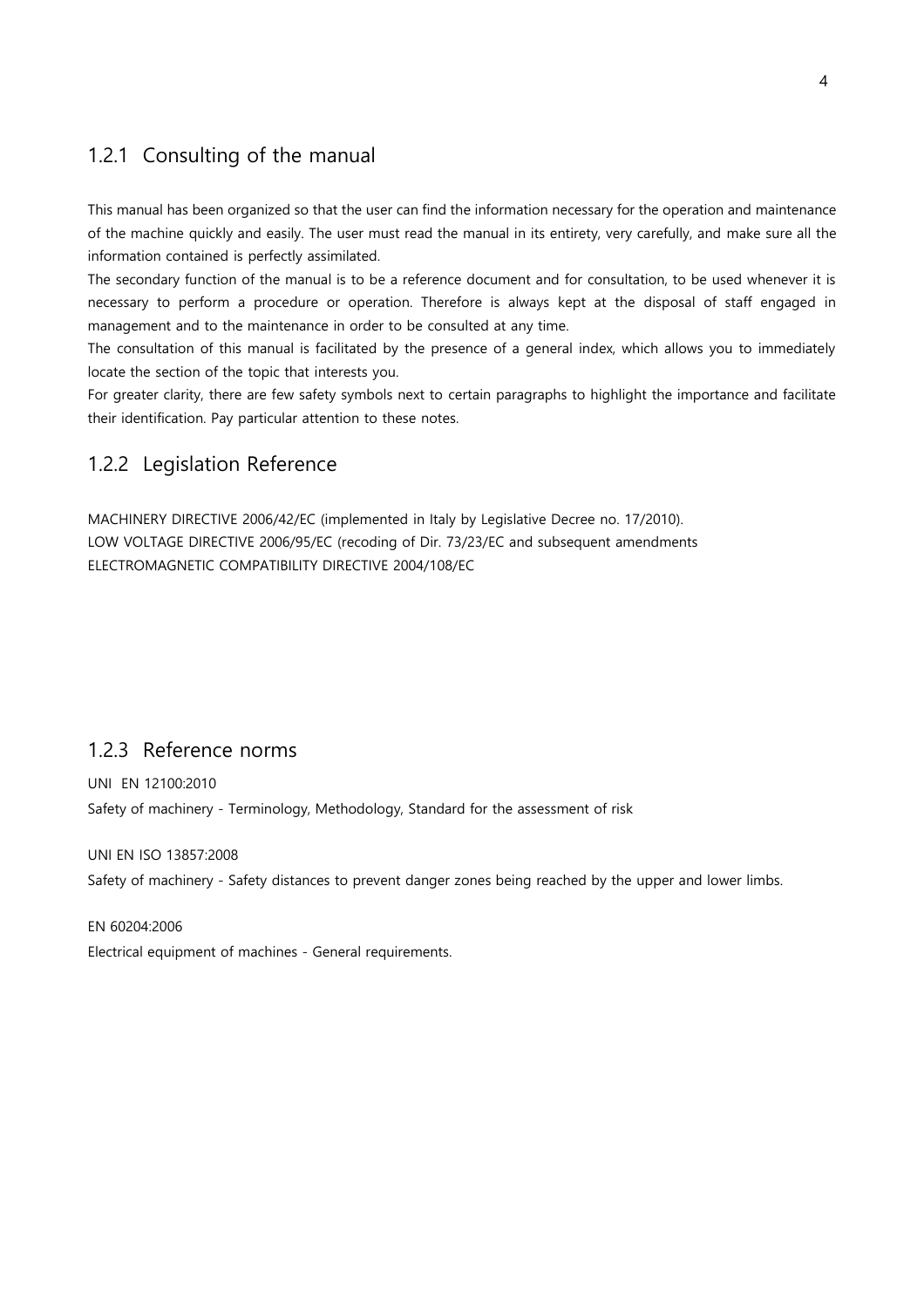#### <span id="page-6-0"></span>1.2.4 Information contained in the manual

The contents of this technical catalog contains all the instructions related to the technical features of the machine, all the information and data necessary for its proper use and proper installation. The user must follow all of these instructions below.

The information regarding the maintenance of the machine must be followed and implemented by qualified and specialized in installation and maintenance of machinery used in construction or industrial and / or municipal water treatment.

#### <span id="page-6-1"></span>1.2.5 Machine identification data

The data that identify the car and its manufacturer, are reported on a metal plate actually called "nameplate", the metal plate must be attached to the machine on one side of it so that it is clearly visible. The data contents are as follows:

- Manufacturer data
- CE mark which certifies that the machine complies with the applicable directives.
- Year of construction
- **Machine**
- Model
- Serial Number
- Specifications

| <b>FLUITECO</b><br>fluiteco@fluiteco.com |    |
|------------------------------------------|----|
| <b>TIPO / TYPE</b>                       |    |
| <b>MATRICOLA / SERIAL</b>                |    |
| ANNO / YEAR                              |    |
| <b>MASSA / WEIGHT</b>                    | Κø |
| <b>POTENZA / POWER</b>                   | Kw |
| <b>TENSIONE / VOLTAGE</b>                | v  |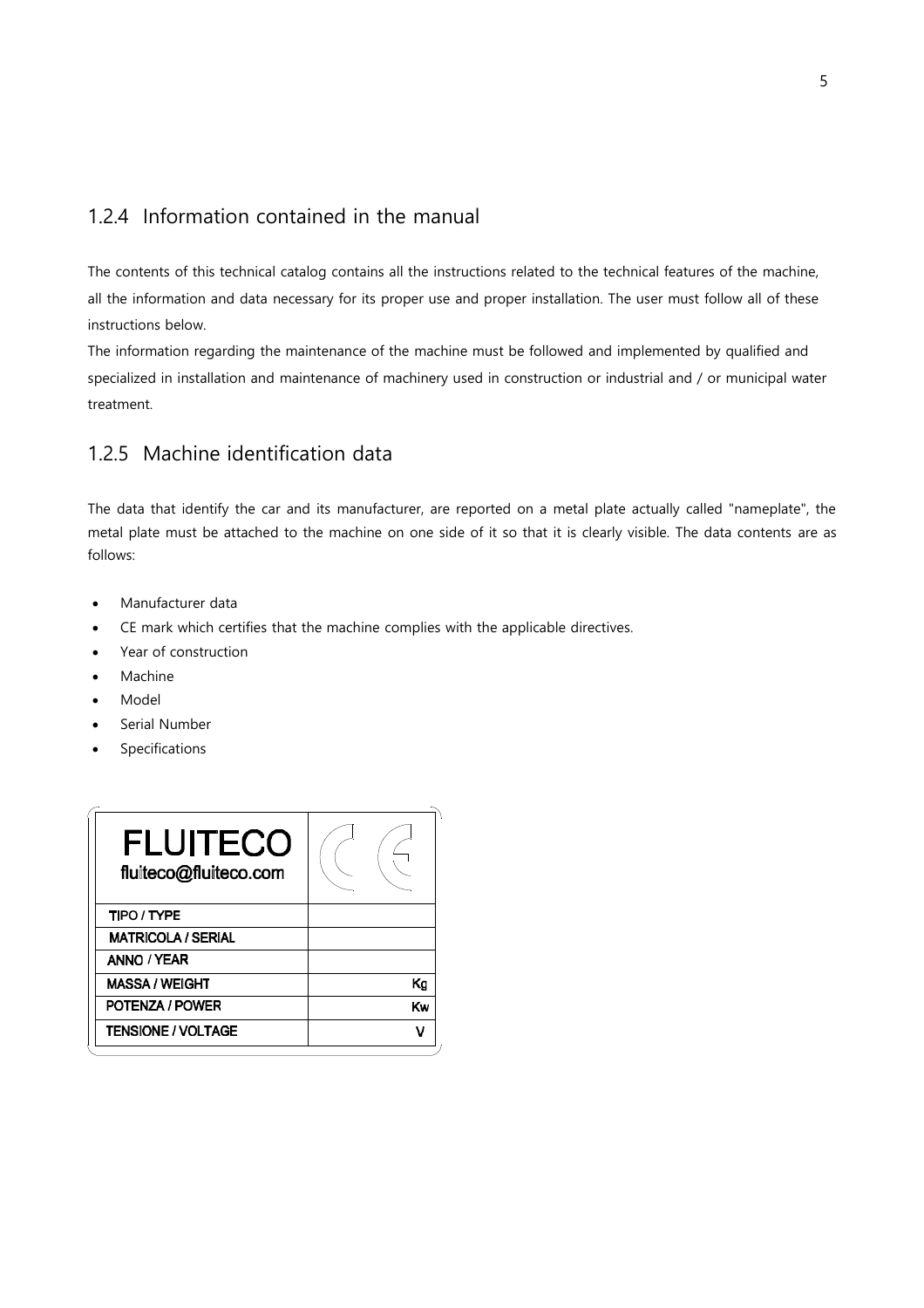The identification plate must be kept in good condition, must not be removed, should not be ruined. In this case, the user should contact the manufacturer to ask for a second company providing a return that ruined (according to what is reported in the current Machinery Directive 2006/42/EC: Material for recognition of the machine and its manufacturer).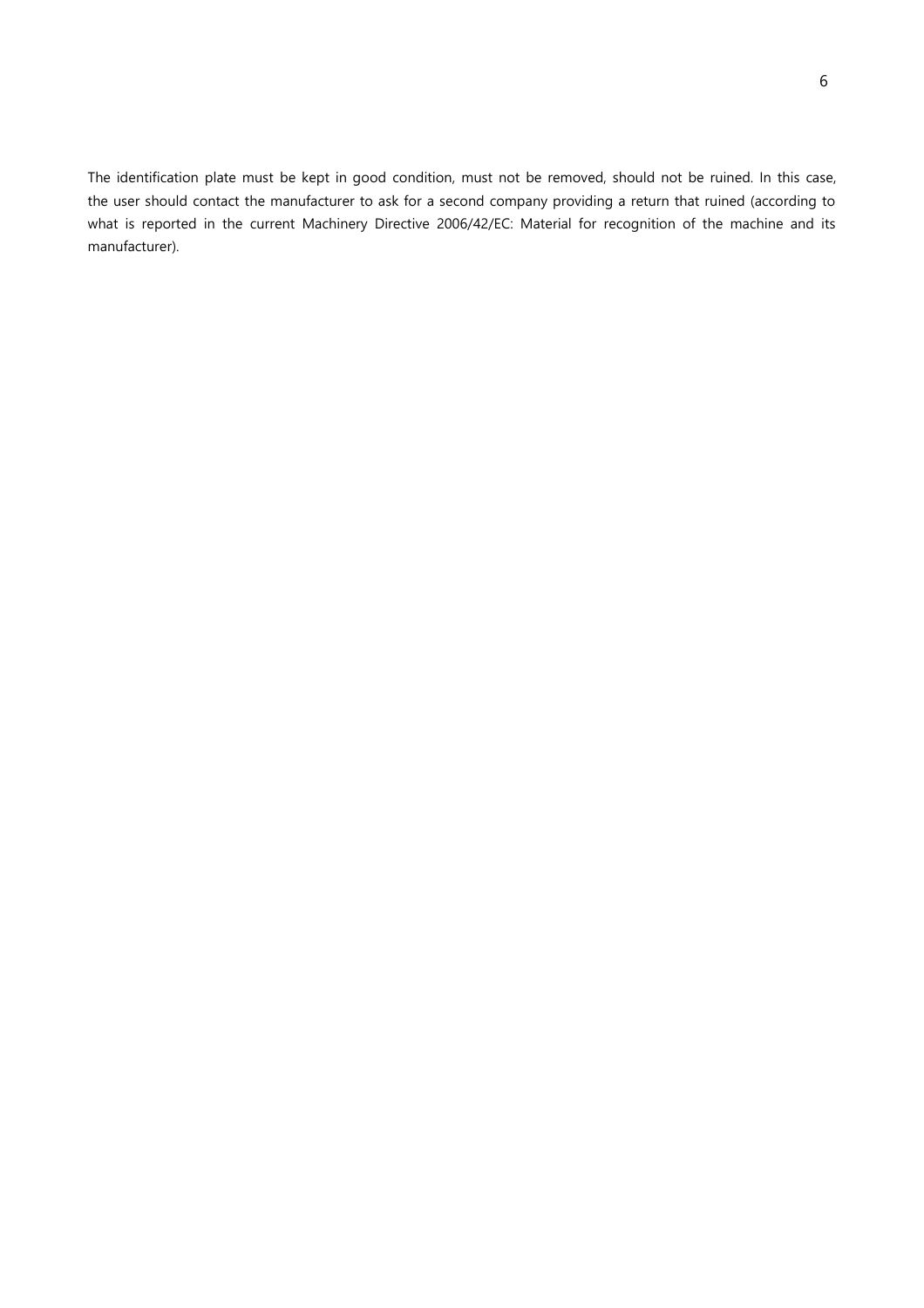#### <span id="page-8-0"></span>1.3 EC DECLARATION OF CONFORMITY

DICHIARAZIONE DEL FABBRICANTE DECLARATION OF THE MANUFACTURER DÉCLARATION DU FABRICANT

# $\epsilon$

La Società: El proposa de la Gosto de la Fluiteco s.r.l. The Company / La Société

Sede Legale ed operativa: Strada del Lavoro 119 47894 Chiesanuova RSM Registered Office and Factory / Siège Social - Usine

> DICHIARA, sotto la propria responsabilità, che il prodotto: DECLARES, under its own responsibility, that the product DÉCLARE, sous sa propre responsabilité, que le produit

è costituito da una macchina con funzione di Trattamento delle acque reflue consists of a machine with function of Sewage Treatment est constituée par une machine avec fonction de traitement des eaux usées

MACCHINA TIPO: POLIPREPARATORE MACHINE TYPE / TYPE MACHINE POLYMER PREPARATOR

MODELLO: Polybox MODEL/ MODELE

SERIE/MATRICOLA : SERIAL No./ SÉRIE

ANNO : YEAR/ANNEE

la quale è conforme a tutti i requisiti essenziali di sicurezza pertinenti; nonché ai punti applicativi delle seguenti disposizioni particolari:

which meets all the essential requirements of relevant safety, as well as in applicative points of the following particular provisions:

qui répond à toutes les exigences essentielles de sécurité applicables, et les points d'application des dispositions particulières suivantes: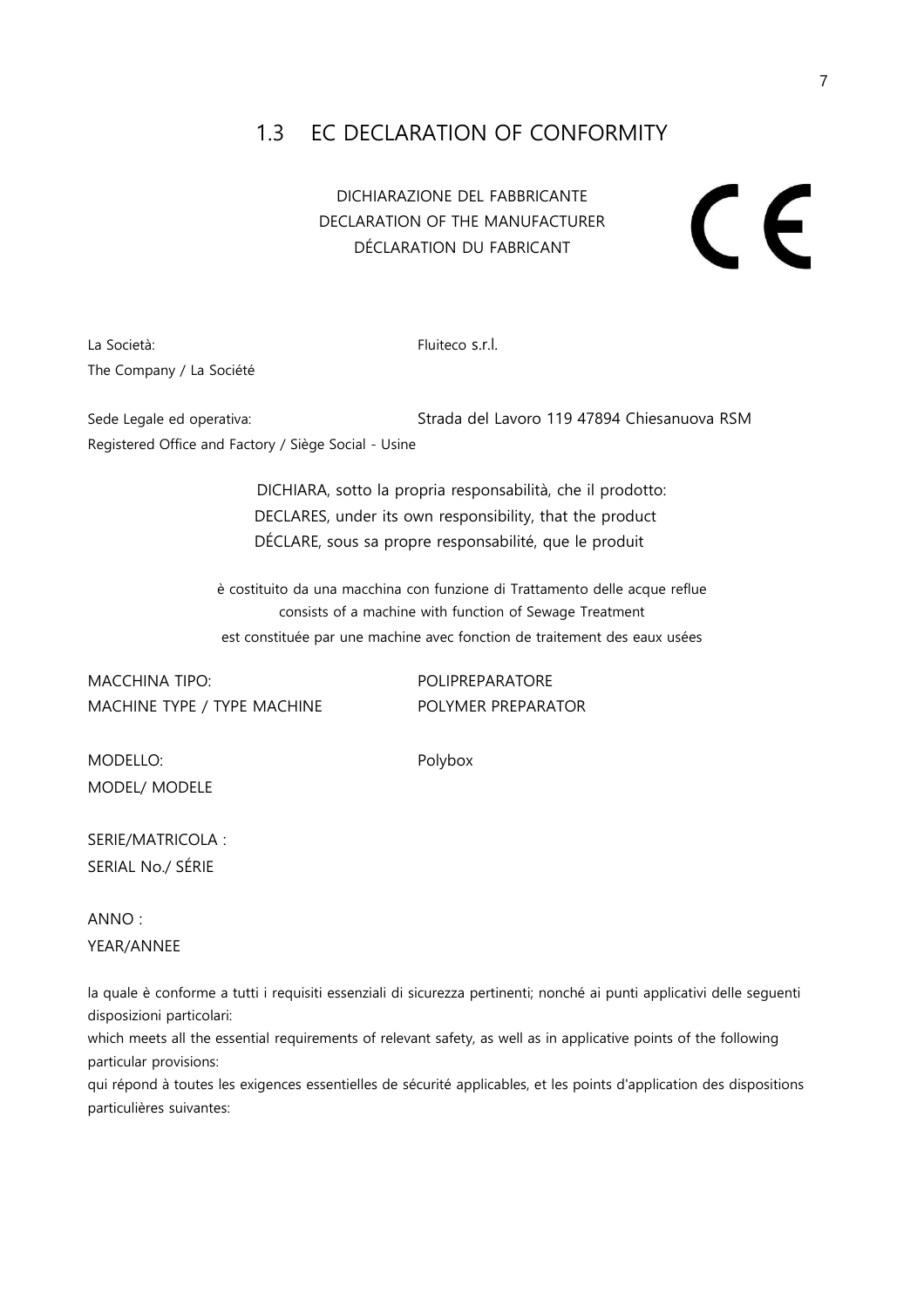- DIRETTIVA MACCHINE 2006/42/CE / MACHINERY DIRECTIVE 2006/42/EC / DIRECTIVE MACHINES 2006/42/CE
- DIRETTIVA BASSA TENSIONE 2006/95/CE / LOW VOLTAGE DIRECTIVE 2006/95/EC / / DIRECTIVE BASSE TENSION 2006/95/CE
- DIRETTIVA COMPATIBILITA' ELETTROMAGNETICA 2004/108/CE / ELECTROMAGNETIC COMPATIBILITY DIRECTIVE 2004/108/EC / DIRECTIVE COMPATIBILITÉ ELECTROMAGNÉTIQUE 2004/108/CE

Inoltre è conforme alle seguenti norme europee armonizzate:

It also complies with the following Harmonized European standards:

Il est également conforme aux normes européennes harmonisées suivantes:

1. UNI EN ISO 12100:2010 Sicurezza del macchinario : Principi generali di progettazione - Valutazione del rischio e riduzione del rischio. / Safety of machinery: General principles for design - Risk assessment and risk reduction. / Sécurité des machines: principes généraux de conception - Appréciation du risque et réduction du risque.

#### <span id="page-9-0"></span>1.4 ORDINATION SPARE PARTS AND SERVICE

Any request regarding spare parts or assistance must be notified to the company Fluiteco Srl at the following addresses: [engineering@fluiteco.com](mailto:engineering@fluiteco.com) Tel +378 0549911491 fax +378 0549957055.

#### <span id="page-9-1"></span>1.5 LIABILITY

The Company Fluiteco Srl is not responsible for generic malfunctions or failures, caused by the not allowed use of the machine, or interventions and / or modifications made by anyone other not authorized by the same Fluiteco Srl.

The electrical system of the building must be equipped with protection against the effects of lightning or must at least be "self protected".

The compressed air supply is sectioned using a special manual valve SAFETY DEVICES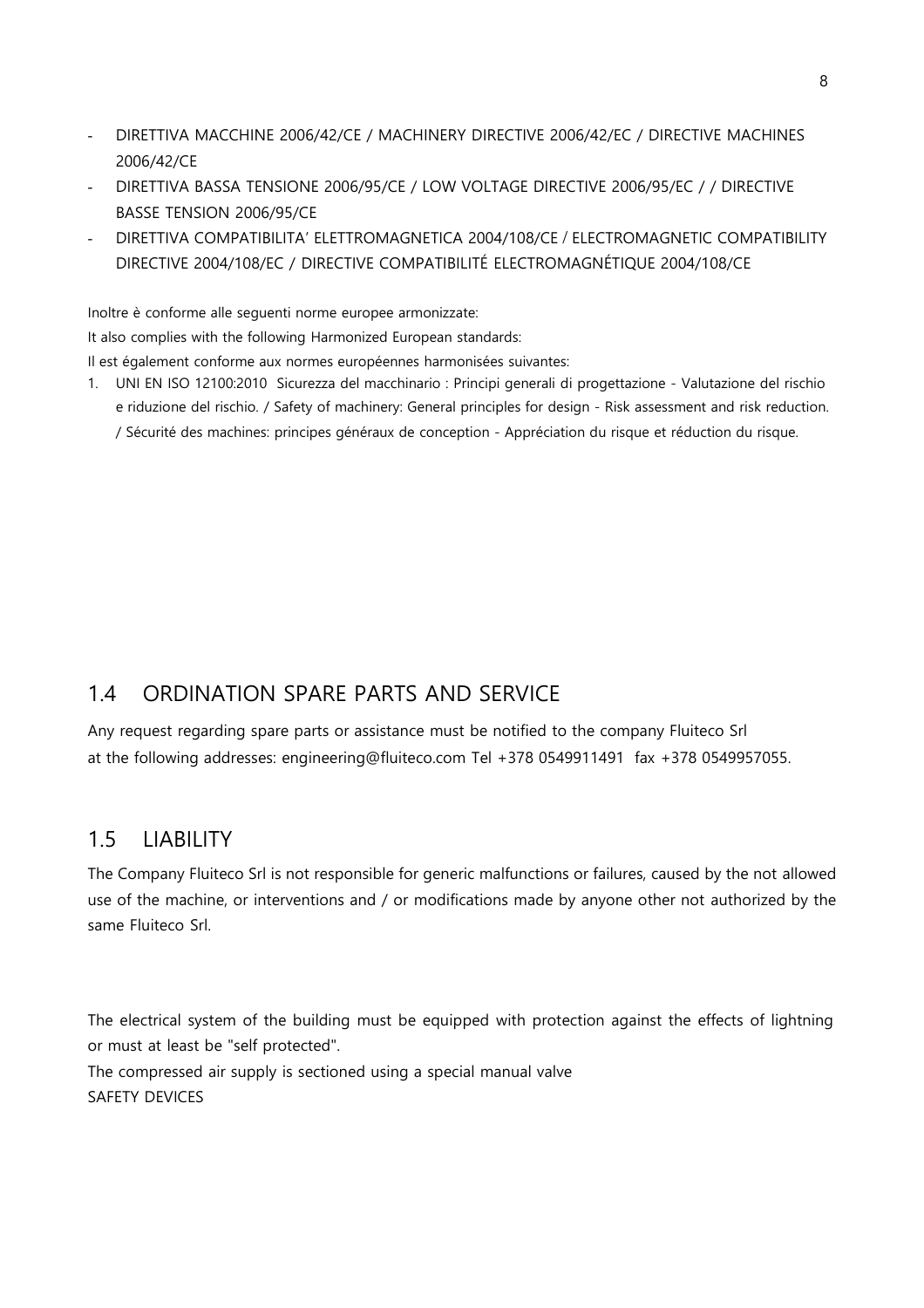#### <span id="page-10-0"></span>2. DESCRIPTION, SPECIFICATIONS AND WARNINGS

#### 2.1 POLYMER PREPARATOR - Polybox

The machine is designed to prepare and to dose a solution of polyelectrolyte in emulsion diluted with water



#### <span id="page-10-1"></span>2.2 UNAUTHORIZED USE OF THE MACHINE

The use of the machine and equipment for the various operations to be performed, have contraindications that the user MUST FOLLOW and are as follows:

- Take full vision for documentation in order to place themselves in a position to properly use and maintenance of the machine as well as the safety of the personnel;

- It is mandatory for the user to do all the operations and the use of equipment only by highly qualified and trained to the aforesaid benefits;

- Observe all hazard statements resulting from the signs affixed to the machine in conjunction with areas of possibledanger;

- Do not remove tags, and warning and danger signs affixed to the machine;

- It is forbidden to remove the protections of the machine is equipped, ALWAYS WORK WITH PROTECTIONS CLOSED;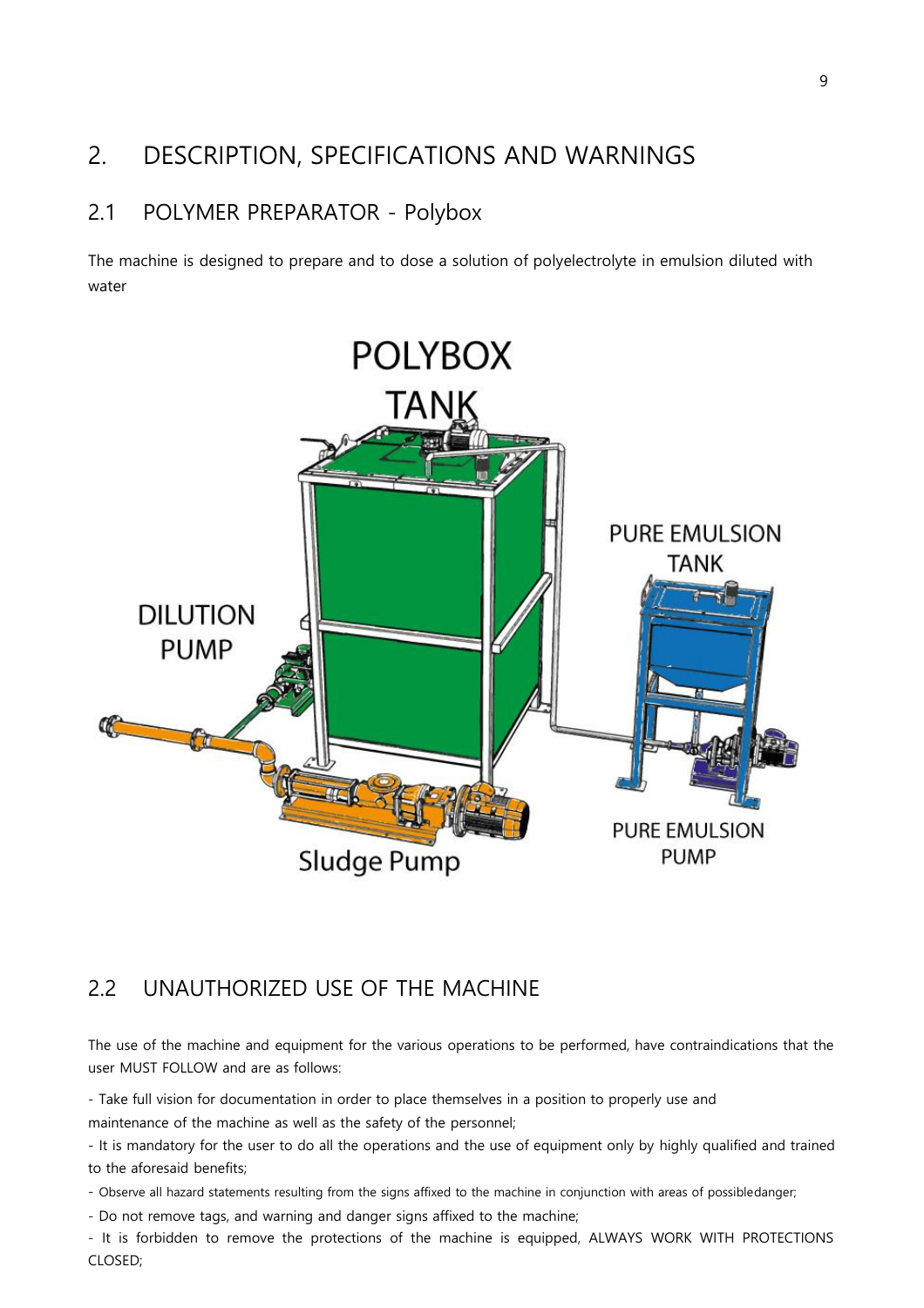- The machine and equipment must be used only for the purposes for which they were designed, planned and built;

- It is mandatory for the user to perform various operations and any installation, maintenance and / or repair, only in case of real necessity;

- Before carrying out any work on the machine, make sure that all electrical connections have been switched off. In this regard the machine arm, for the metal part, a ground connection;

- Carry out cleaning operations exclusively to electrical connections disconnected;

- Do not use the machine for the manufacture of explosives and flammable substances hazardous;

- Do not use the machine if it present immediately anomalies. The use in such conditions will void any liability and warranty by the manufacturer of the machine;

- After the machine has been subjected to interventions of various kinds, it must be checked (see below) according to the manufacturer's instructions;

- Do not make any modification to, otherwise invalidate the warranty and certification.

#### <span id="page-11-0"></span>2.3 REQUIREMENTS FOR THE SAFETY OF THE OPERATORS

- The rules listed below must be read carefully and become a fundamental part of daily practice in the management and maintenance of EXHIBITOR MOCK-UP, in order to prevent any kind of injury to persons and /or damage to property.
- Do not groped to put the machine into operation until it has been clearly understood the operation. If doubts arise, and despite having read through this manual completely and its attachments, call for service.

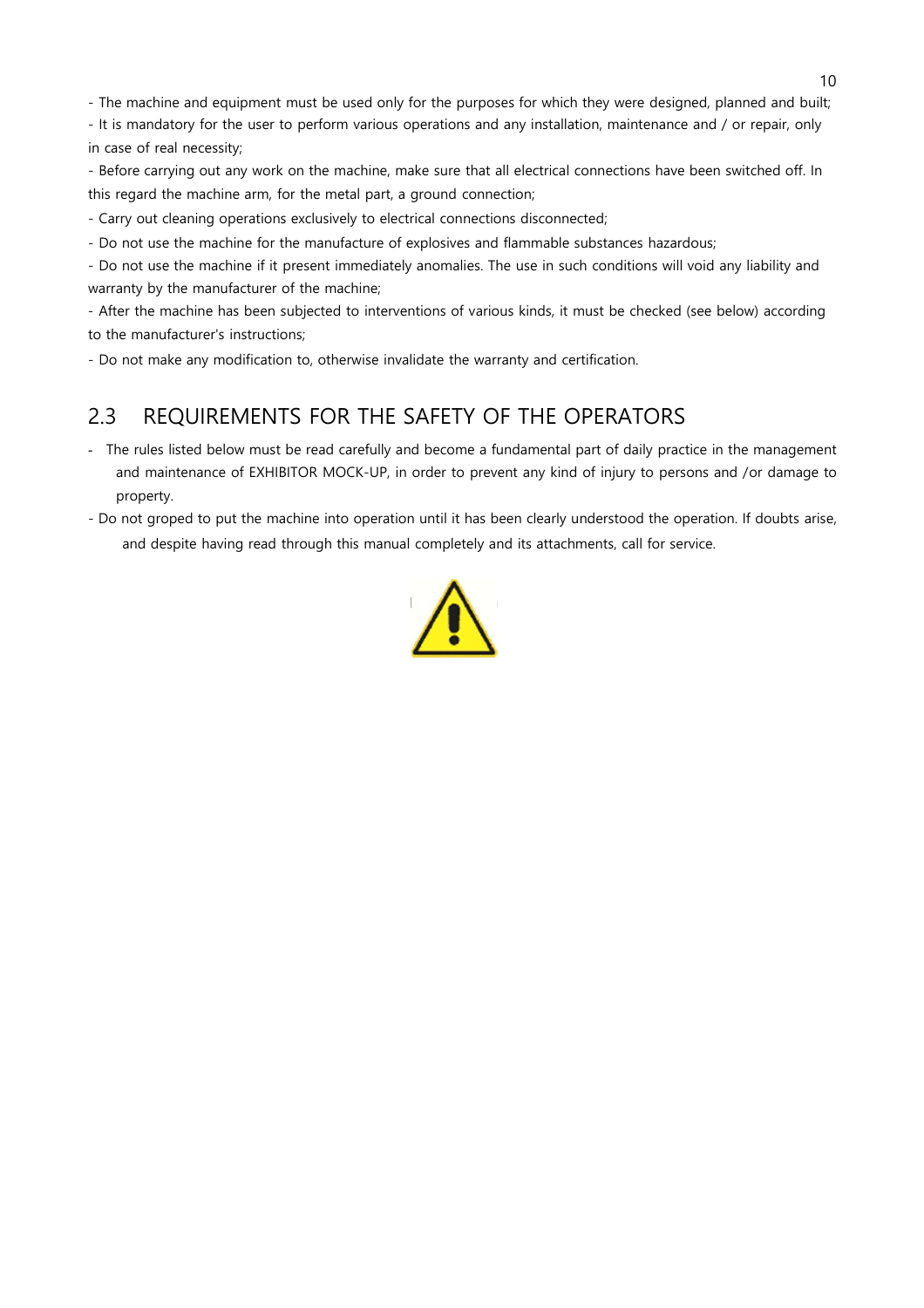- Before starting the machine, the operator must verify the presence of visible defects in the safety devices and machine. In this case, immediately notify the department manager and possibly the Fluiteco Srl of the damage occurred.
- Check daily, the correct operation of all the switches and safety devices.
- The protective devices must not be removed or rendered ineffective when the machine is in operation.
- It is mandatory to keep all the plates with warning signs and safety in perfect condition. In the event of damage or deterioration must be replaced promptly.
- The operator must be aware of the function and location of the controls.
- Replace the parts considered faulty with others indicated by Fluiteco Srl Not groped NEVER risky solutions.



- Pay close attention to all the signs of caution, warning and danger on the machine.
- Do not operate with wet hands and objects on the machine if it is connected to the mains.
- Note: Apply and enforce safety regulations at all times.



- Do not use the machine for purposes other than those specified in the manual.
- Do not install the machine in a potentially explosive atmosphere or fire hazard.

#### IMPORTANT !

DOCUMENTATION: These instructions are intended for use by people in your company that are entrusted to the use and monitoring of machines Fluiteco Srl

and therefore of utmost importance that this documentation is actually delivered to such persons.

#### IMPORTANT !

ASSEMBLY AND INSTALLATION: The assembly and installation of machinery Fluiteco Srl and its components may only be performed by qualified personnel in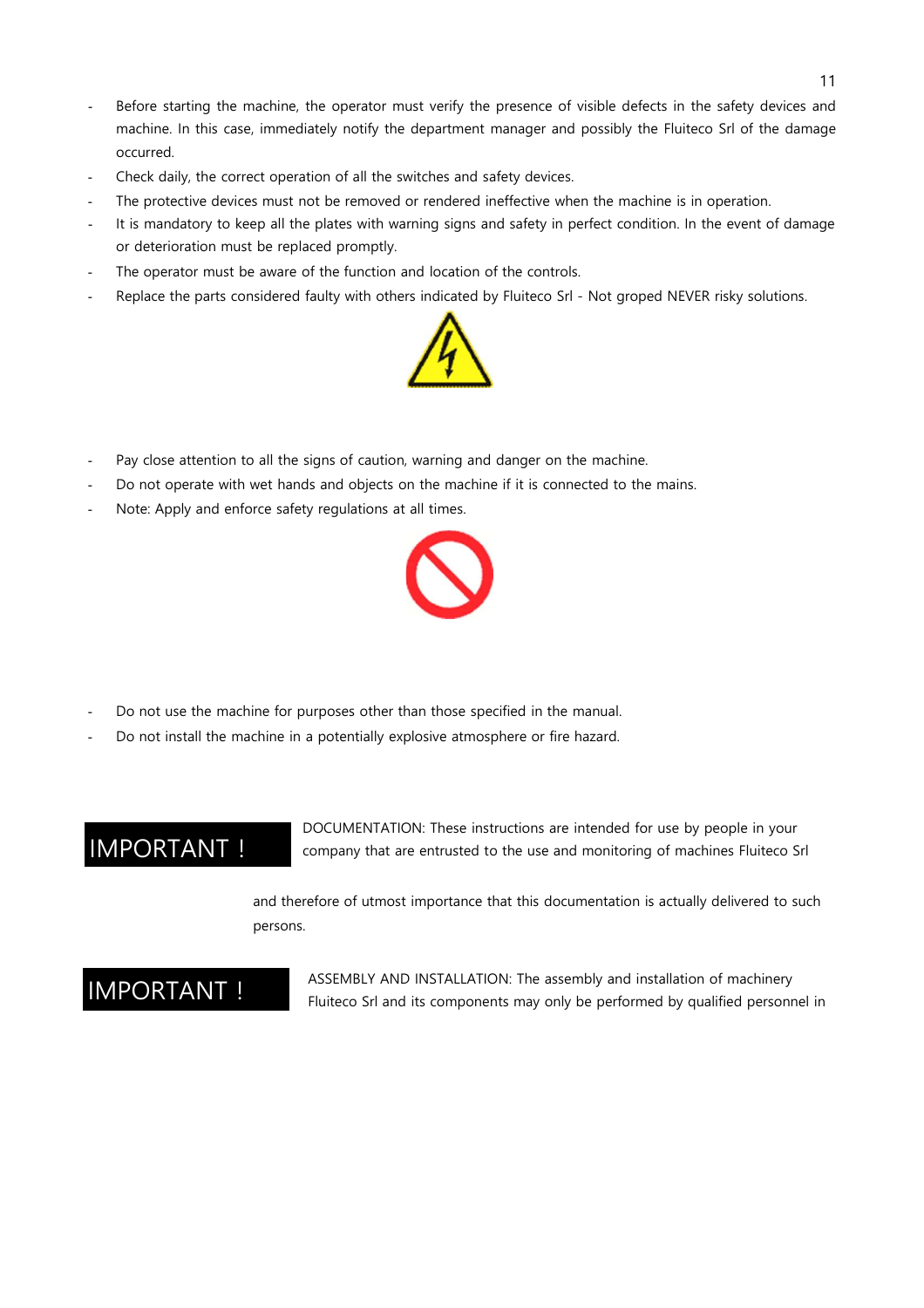this regard and to follow all instructions and installation instructions that were provided.

MAINTENANCE / CLEANING: The cleaning and maintenance should only be performed by qualified personnel who have first studied than in accordance with

#### IMPORTANT !

this documentation.

#### IMPORTANT !

OPERATION AND ADJUSTMENTS: Commissioning and adjustments must be performed by qualified personnel. It is essential that before the first commissioning service personnel studies in detail all the instructions contained in the documents and instructions.

#### IMPORTANT !

PROTECTION AGAINST INJURY: It must absolutely be observed as set out in this document on the prevention of accidents.

#### IMPORTANT !

REQUIRED EDUCATION: People running machines or installations Fluiteco Srl or it is the owner is obliged to make informed of these instructions the staff who work with these machines and installations and teach him about the particular risks associated with the function of these machines and installations.

#### <span id="page-13-0"></span>2.4 DEFINITION OF TERMS OF SAFETY

In this manual, in relation to security, you will make use of the following terms:

a) "hazard" means a potential source of injury or damage to health;

b) "danger zone" means any zone within and / or around machinery in which the presence of a person constitutes a risk to the safety and health of such person;

c) "exposed person" means any person wholly or partially in a danger zone;

d) "operator" means the person or persons responsible for installing, operating, adjusting, maintaining, cleaning, repairing or moving machinery or carry out maintenance;

e) "risk" means a combination of the likelihood and severity of an injury or damage to health that can arise in a hazardous situation;

f)"guard" means a part of the machinery used specifically to provide protection by means of a physical barrier;

g)"protective device" means a device (other than a guard) which reduces the risk, either alone or in conjunction with a guard;

h) "intended use" means the use of the machine in accordance with the information provided in the instructions for use;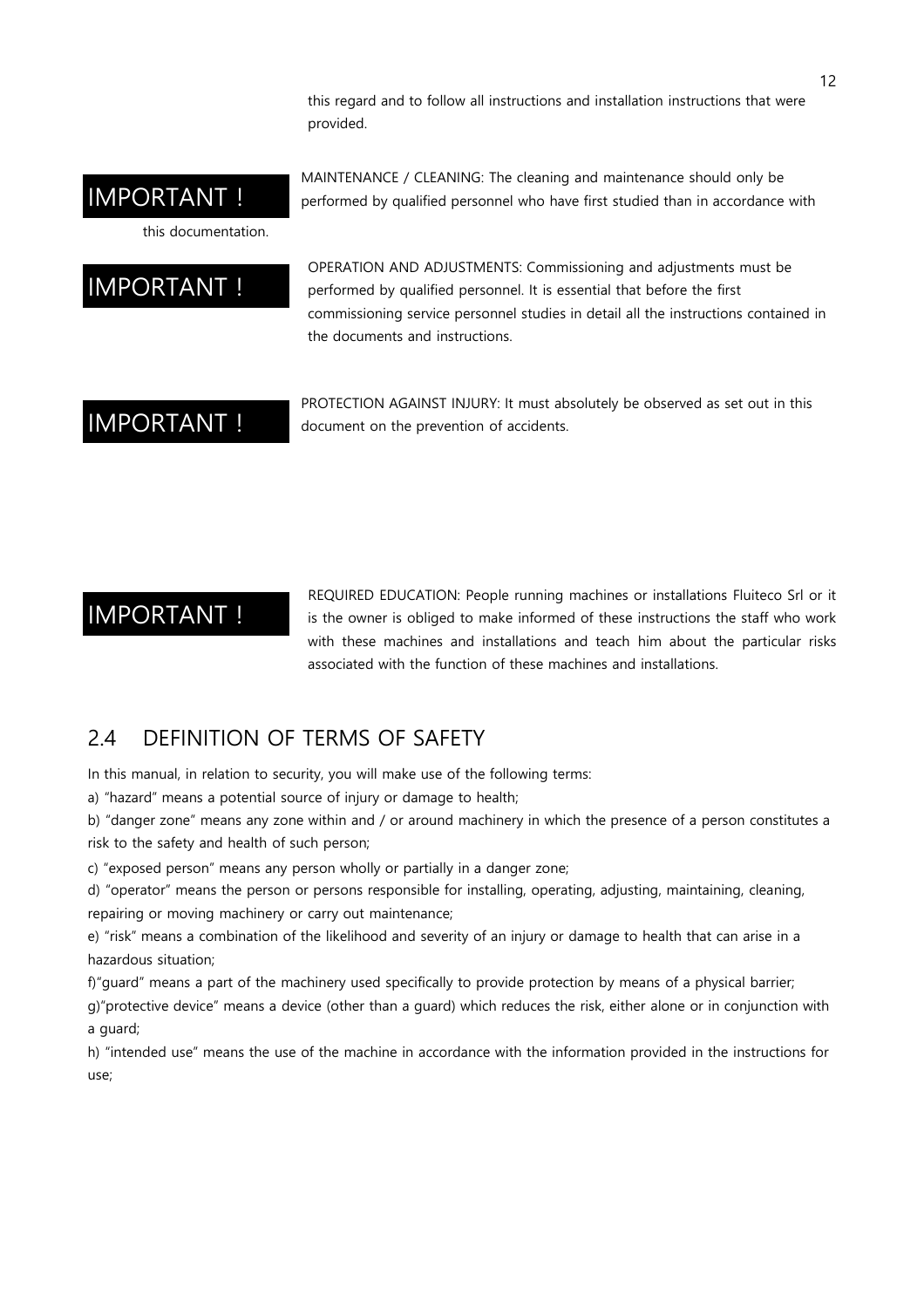i) "reasonably foreseeable misuse" means the use of machinery in a manner different from that stated in the instructions for use, but which may result from readily predictable human behavior.

#### IMPORTANT !

It is important that each employee does not carry out work outside of their field of knowledge and responsibility.

#### <span id="page-14-0"></span>2.5 SAFETY SIMBOLS AND ADHESIVES

The machine is applied to certain plates indicating the following symbols to highlight the possible dangers on the machine and obligations that the operator must follow when using the machine:



#### ELECTRICAL HAZARD Applied to the electrical panel and junction boxes



DANGER OF MOVING PARTS Applied in correspondence of the mechanical motion.



PROHIBITION TO REMOVE THE SAFETY DEVICES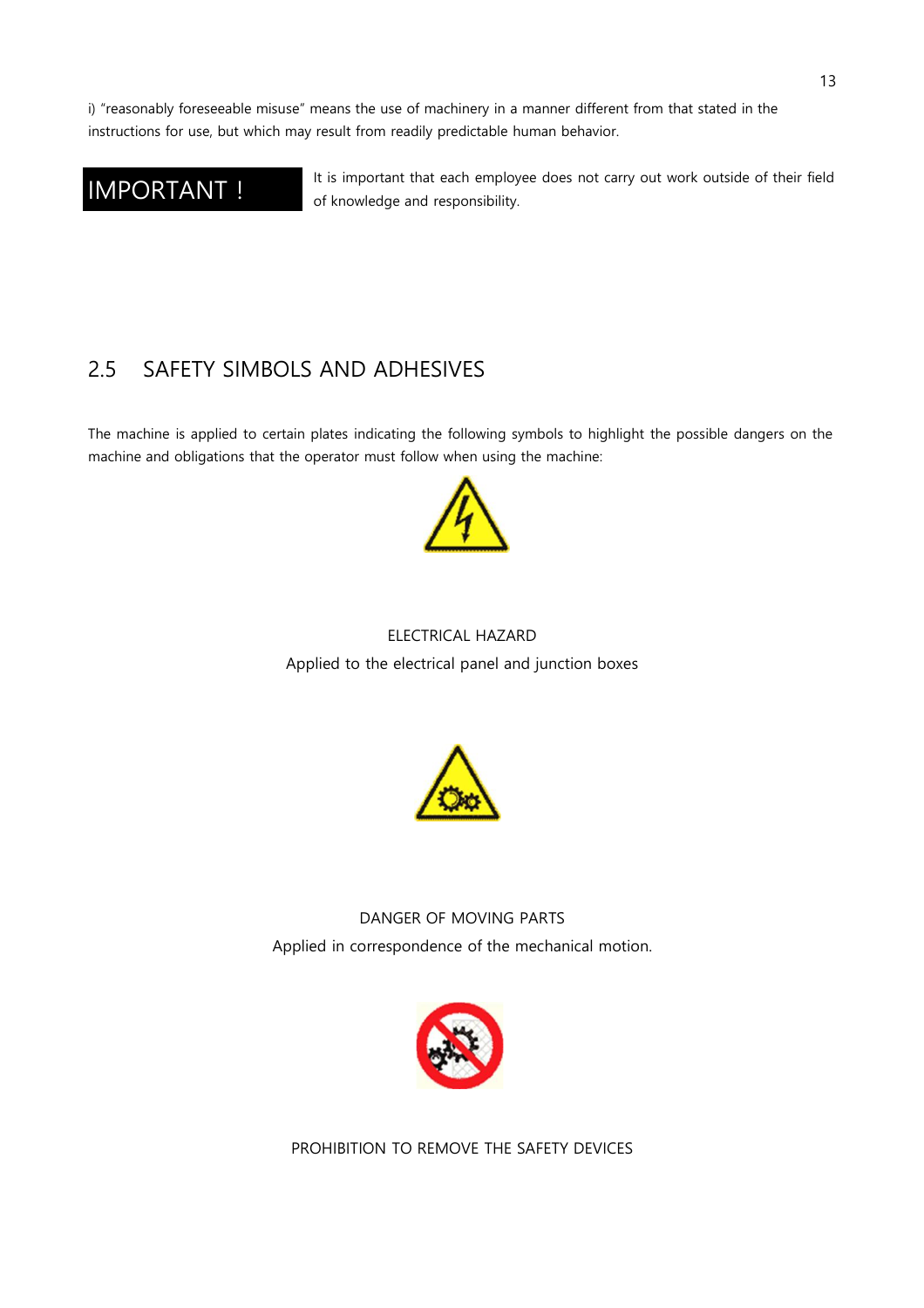Applied in correspondence of fixed and movable guards in the perimeter of the machine.



#### PROHIBITION OF USE WATER TO TURN OFF FIRE Applied on the control panel



PROHIBITION OF ACCESS FOR UNAUTHORIZED PERSONNEL Applied on the control panel



SEE THE OPERATION & MAINTEINANCE MANUAL Applied on the control panel in the control station.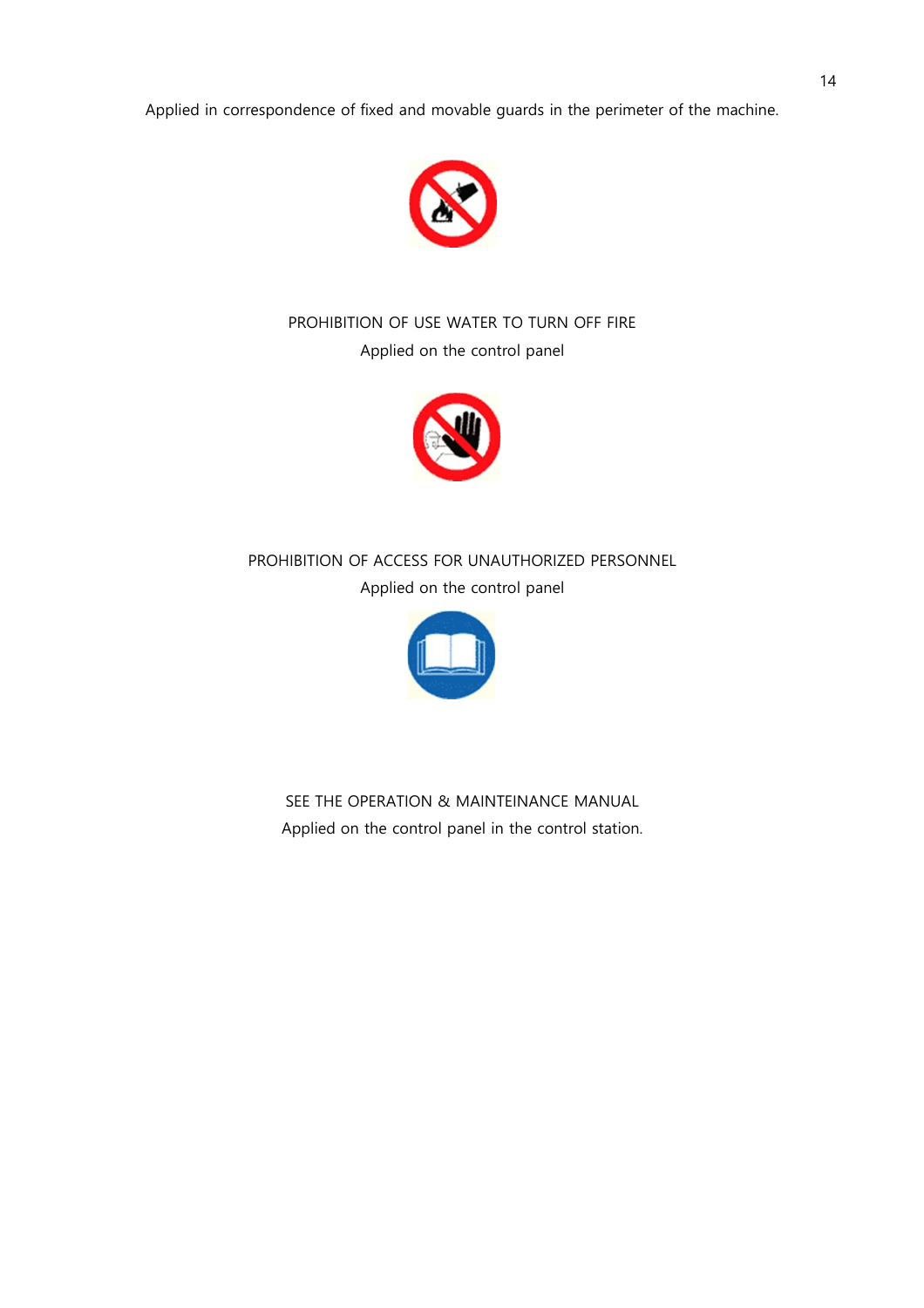#### <span id="page-16-0"></span>2.6 PERSONAL PROTECTIVE EQUIPMENT

The operator, before starting work, has to know the layout and operation of controls and features of the machine and must have thoroughly read this manual and the manuals attached.

#### IMPORTANT !

It is the obligation of the employer to provide to provide the Personal Protective Equipment and inform the staff on their proper use and maintenance.



The operator must observe the instructions indicated by the sign shown on the machine.

The PPE (Personal Protective Equipment) that the operator must use, are shown below.

During the operations of Maintenance, Cleaning and Transport:

Work clothing, shoes with non-slip sole and work gloves. We recommend the use of ear protection.



it is also necessary follow the following behaviors:

Constantly clean the gloves according to the manufacturer's instructions.

- 2 Regularly clean gloves in the manner specified by the manufacturer
- 3 Store the gloves in a suitable place.
- 4 Check the integrity of gloves before use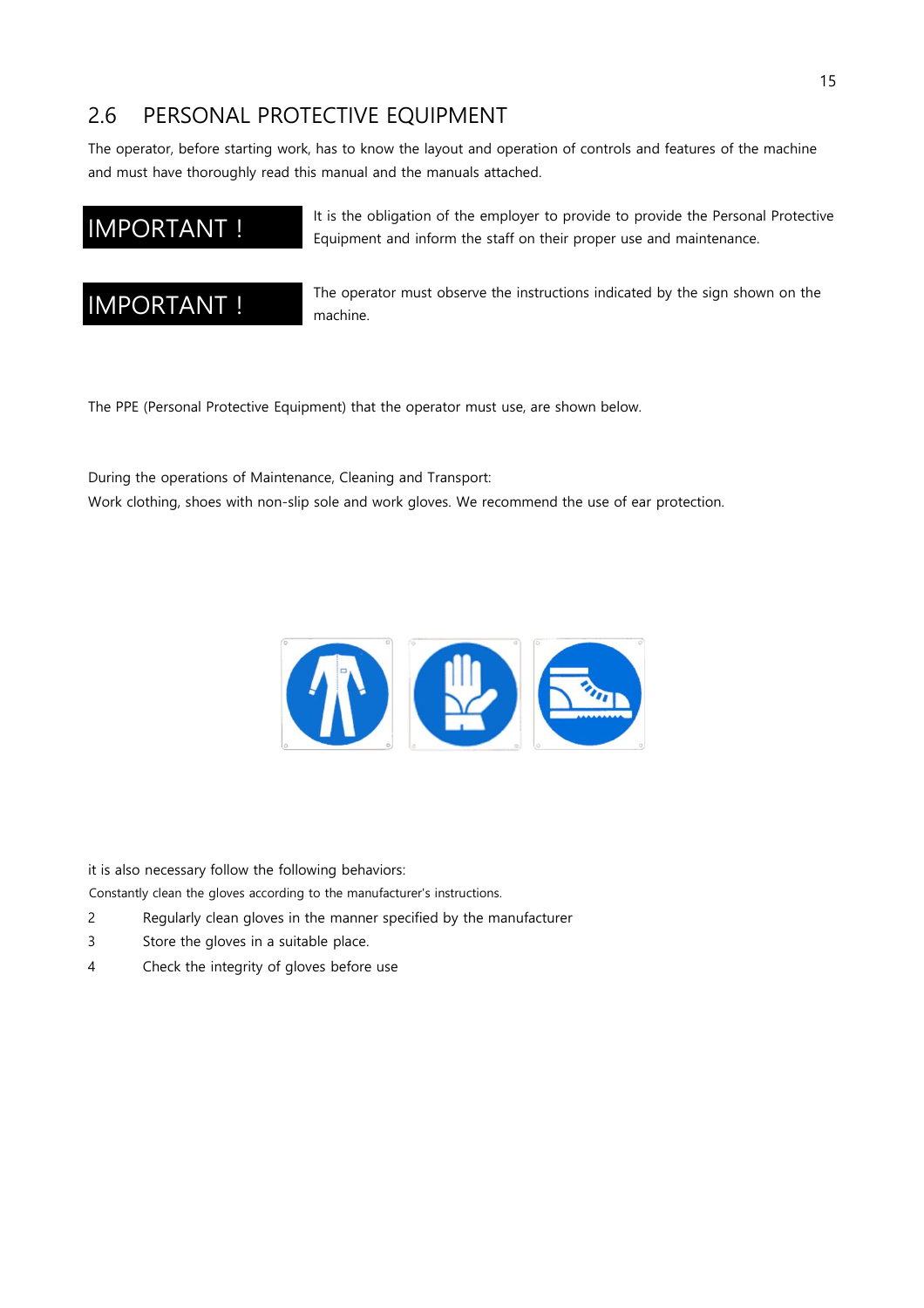#### IMPORTANT !

it is the obligation of the employee to use personal protective equipment required to be carried out in complete safety lifting and transportation,

operation, maintenance and cleaning of the machine.

#### IMPORTANT !

The operator must observe the instructions indicated by the sign shown on the machine.



it is the obligation of the employer to provide to provide the Personal Protective Equipment and inform the staff on their proper use and maintenance.

#### <span id="page-17-0"></span>2.7 WORKPLACE

The machine has been designed by Fluiteco Srl

#### <span id="page-17-1"></span>2.8 FIXED AND MOVABLE GUARDS OF THE MACHINE

To ensure maximum safety for operators who are working on the machine, it has been equipped with fixed and movable guards, designed and implemented so as to achieve comprehensive protection without compromising ease of use.

#### IMPORTANT !

#### IMPORTANT !

The guards, fixed to the frame of the machine, can be removed only by authorized personnel using appropriate tools.

Unauthorized removal of the protective devices is considered to be tampering with the machine and as such subject to criminal prosecution.

do not remove the protective devices with the machine working. The removal of a guard must always be performed with the machine stopped, with the main switch open. Never use the machine without guards fitted.

The operator of a machine is obliged to observe the rules and the instructions provided in that manual so as to achieve the greatest possible safety for personnel working with machines.

The guards of the machine must always be mounted and kept closed during operation of the machine. Carter opened or disassembled sources are dangerous sources for wounds bruise or cut.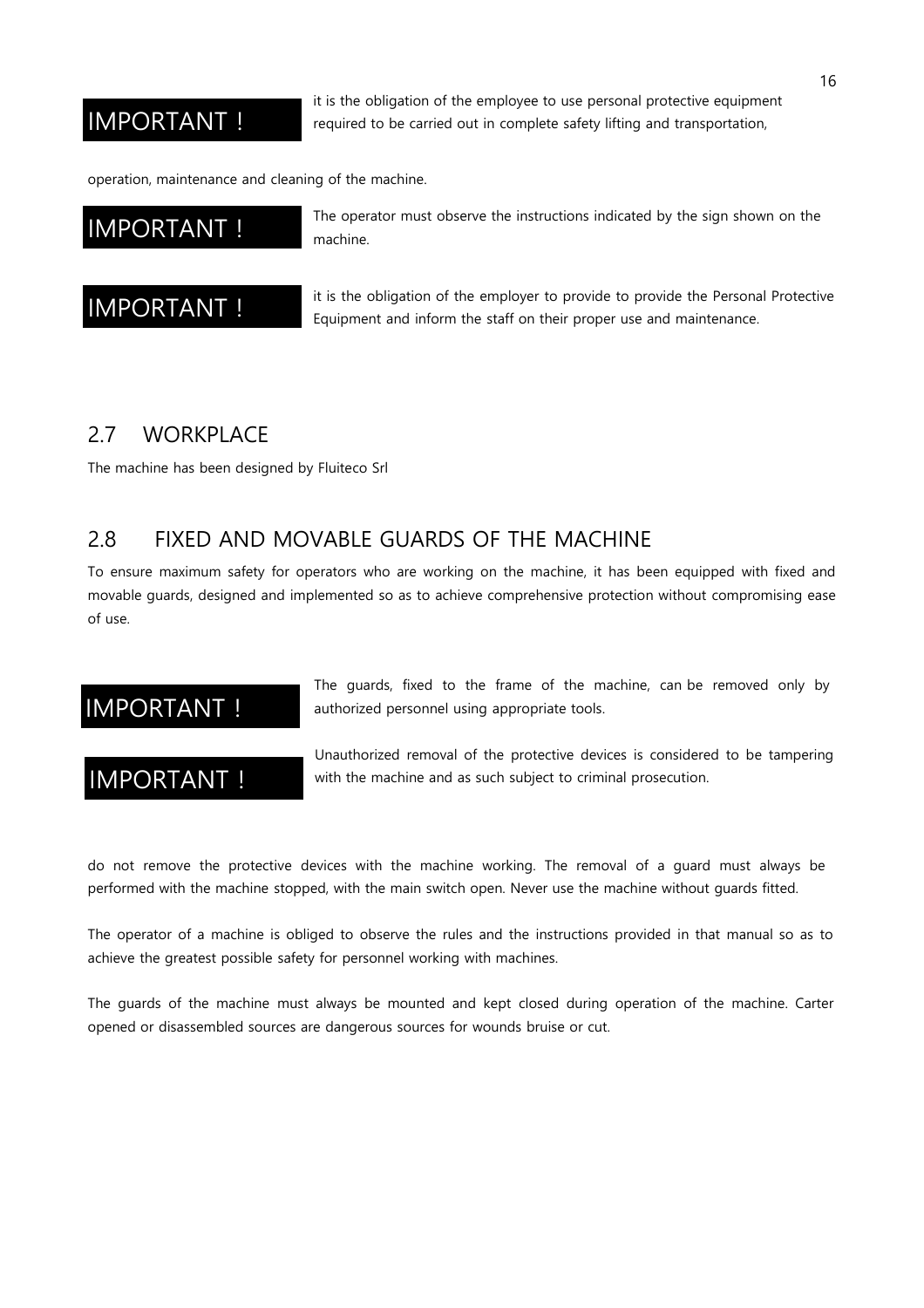#### <span id="page-18-0"></span>3. MACHINE SUPPLY

#### <span id="page-18-1"></span>3.1 WARRANTIES SUPPLY

The manufacturer provides the machine user with the following warrantees:

- Guarantee of validity of the documentation throughout the life of the machine (can be modified by the manufacturer at any moment);
- Warrantees linked to the machine supply.

This Manual is meant for personnel who will use and operate the machine which is the object of the supply. The operator must read the documentation (including attachments, if present) to be able to carry out all the operations necessary on the machine correctly and in complete safety, including:

- various ordinary and/or extraordinary maintenance operations;
- assembly/disassembly operations on machine parts (first installation, spare parts replacement);
- extraordinary maintenance during normal machine operation.

user. The documentation can be modified by the manufacturer at any moment without obligation to inform the machine

As regards the warrantees linked to the machine, remember that the envisaged duration of use depends on the conditions and material for which the machine is meant. This information can be obtained by contacting out Technical - Commercial Dept. The warrantee conditions will not be valid in case of failure to respect the following indications for use:

- use the machine correctly according to the indications given here;
- operate appropriately during maintenance;
- constantly check parts subject to wear; these must be replaced before they are completely worn, as they can cause serious mechanical as well as structural damage to the machine. In this condition safety for the personnel may also be affected.

The customer must remember that the warrantee on the supply only covers the machines in case of mechanical defects or defects in assembly if carried out by Fluiteco srl or the manufacturer's trusted assembly personnel. The warrantee is invalidated in case of:

- Improper use of the machine;
- Use of the machine by unskilled personnel not qualified for the tasks to be performed on the machine;
- Use not conforming to the standards applicable in the matter;
- Defects in installation of the machine components;
- Incorrect electricity and hydraulic connections of the various parts of the machine;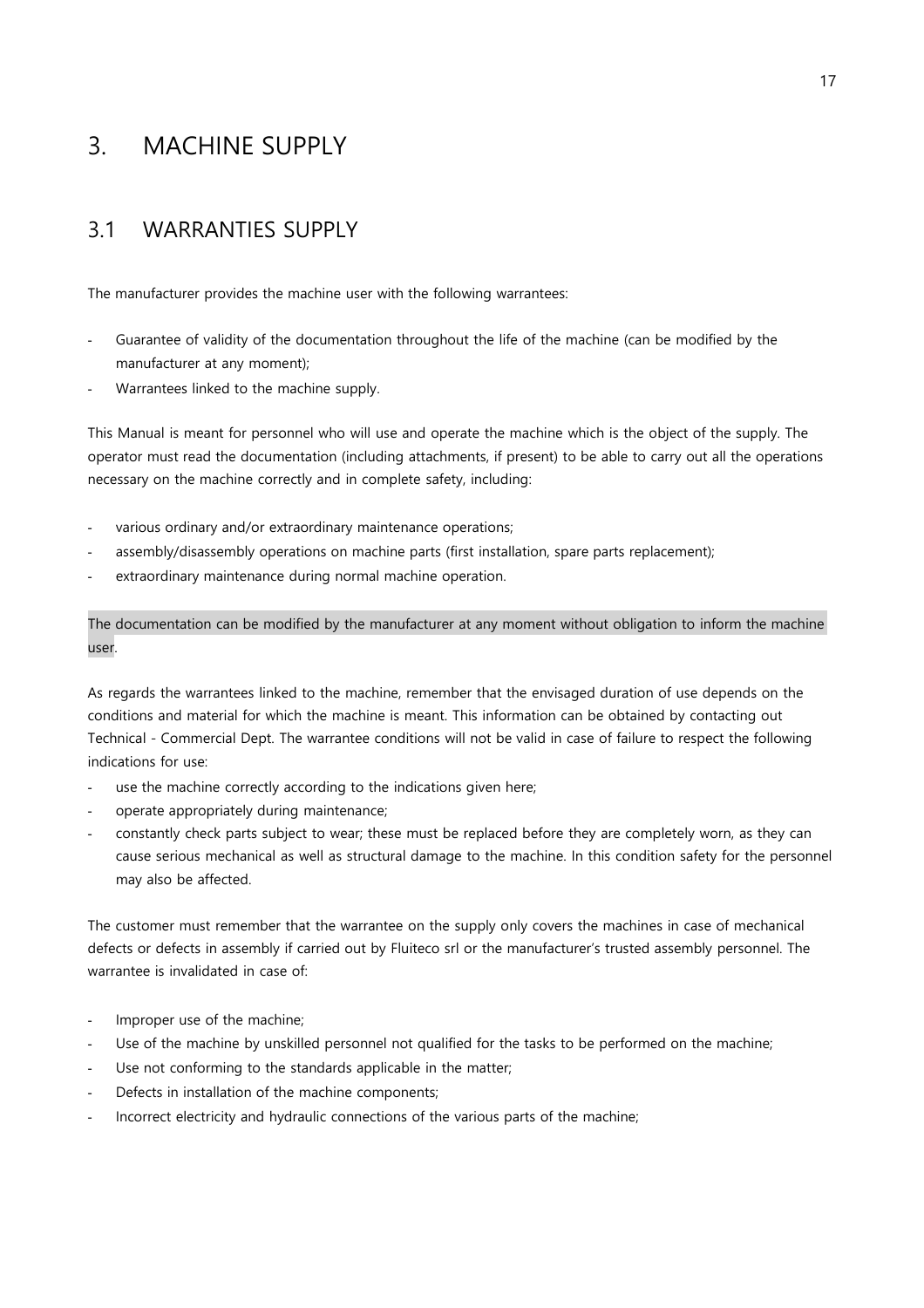- Incorrect maintenance operations not conforming to the indications in this Manual;
- Use of spare parts that are not genuine;
- Transport, lifting and handling operations without using suitable means.

#### <span id="page-19-0"></span>3.2 MACHINE RECEIVING

On receiving the machine, the use must carry out a series of checks to:

- Check the number of packages delivered and verify this on the transport documentation;
- Check the condition of the machine and the equipment;
- Check the machine for visible damage.

If there is a discrepancy between the packages delivered or their contents and the transport, inform the haulage contractor and then contact our Technical - Commercial Dept.

In case of damage or missing parts, inform the shipping agents immediately in detail and notify Fluiteco srl. Prompt notification is necessary to ensure that the manufacturer can supply or replace the machine parts. On receiving the goods, check for the presence and condition of:

- The Instruction Manual;
- EC Declaration of conformity;
- Machine identification plate.

When the machine is received, before positioning it, the customer must prepare the installation area for positioning all the electrical and hydraulic connections.

#### <span id="page-19-1"></span>3.3 TRANSPORT, LIFTING AND HANDLING

Transporting the machine and the equipment MUST ALWAYS BE DONE IN COMPLETE SAFETY, BY RESPECTING THE STANDARDS CONCERNING SAFETY OF THE WORKERS AND THE CONDITION OF THE ENTIRE SUPPLY. Take great care during handling operations; abide by the instructions given below:

- 1. Transport, lift and handle the machine using only the means suitable for these operations;
- 2. While carrying out these operations, always keep at a safety distance of at least 2 m;
- 3. For the lifting and the handling of the machine **do not** use only the eye bolts as lifting points;
- 4. Use appropriate bands, to encircle completely the machine so that can be lifted and handled in total safety
- 5. Once the machine has been lifted by means of belts, with a second lifting machine, can be used the eye bolts in order to drive the positioning.
- 6. All the lifting equipment used MUST BE suitable for the weight of the machine;
- 7. Make sure the machine is not subjected to knocks which could affect its correct working. The manufacturer shall not accept responsibility for damage caused due to impact;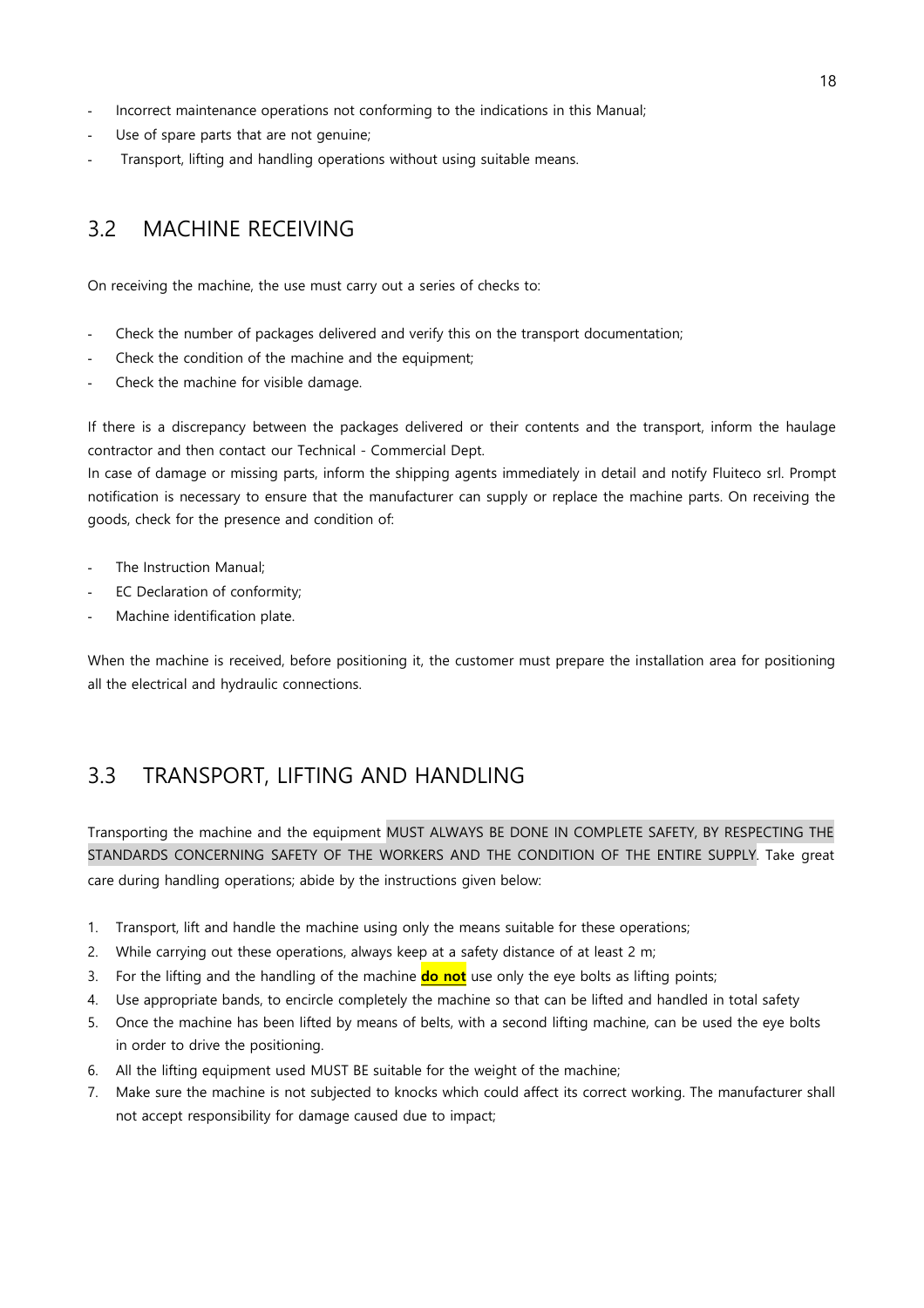- 8. It is advisable to use the means used for the machine also for lifting and handling other components included in the supply;
- 9. Never place the machine directly on the ground, but on suitably thick wooden planks and/or pallets;
- 10. All transport, lifting and handling operations must be performed exclusively by workers suitably trained for the tasks.

#### <span id="page-20-0"></span>4. INSTALLATION OPERATIONS

#### <span id="page-20-1"></span>4.1 PRELIMINARY INSTALLATION OPERATIONS

All machines, manufactured by Fluiteco **srl**, are subjected to a series of checks (bench test - no-load tests) before shipment to guarantee a machine free of any kind of defect; these defects, if present, can affect correct use and cause decline of the workers' safety conditions. The factory tests are conducted by the manufacturer strictly according to the indications in the European standards concerning safety matters.

The machine must be positioned in such a manner as to ensure sufficient clearance around it for passage and for other operations (checking, assembly/disassembly, maintenance).

#### <span id="page-20-2"></span>4.2 PREPARATION AND INSTALLATION OF THE MACHINE

#### 4.2.1 Machine installation

To guarantee the correct operation and safety of machine, further to satisfy the limits of machine use during installation, it is necessary to guarantee that:

-a flat surface (deg. 0-1 °) for install and anchor the unit on it

-space around the unit for maintenance accessibility

Not correct fixing could cause damage to the persons and to the objects, it is necessary to follow very carefully the instruction of this manual.

After finishing the installation it is necessary to check the alignment of the machine measuring the two diagonals. In case of differences the machine could not work perfectly.

The machine was executed as per drawing approved for this specific installation. Please check that the machine is exactly installed as per the drawing.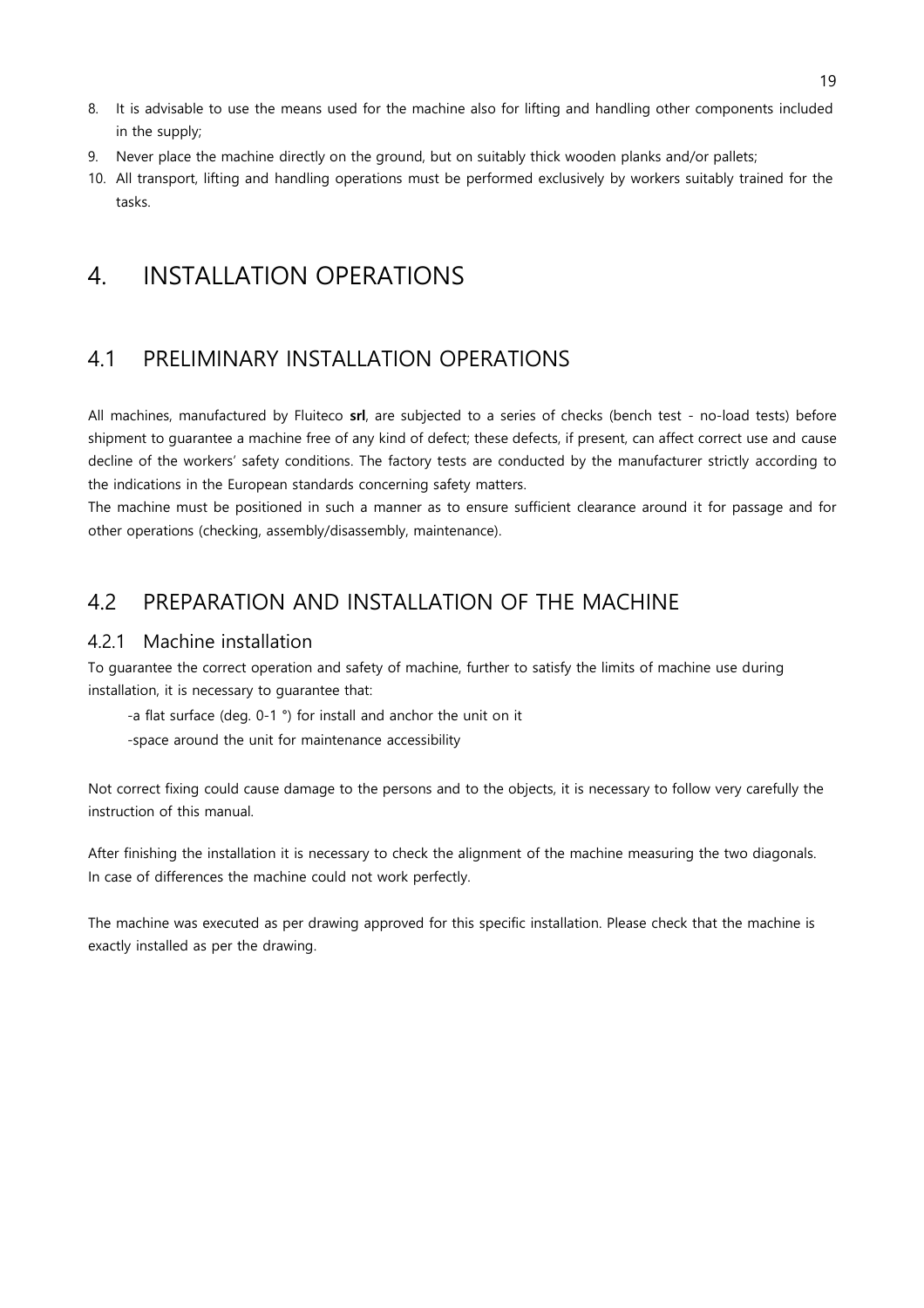#### <span id="page-21-0"></span>4.2.2 Machine and equipment storage

If the machine is not installed as soon as it is received, it must be stored in a clean, dry, covered place, avoiding damp and/or salty places. Keep it protected from atmospheric agents and dusty areas which can cause damage to the entire structure, especially the drive unit. If the machine is kept in the open for long periods for various reasons,protect it with wraps. During such long shutdowns, keep the machine on a wooden pallet, never place it directly on the ground. Do not rest the machine on its side, place it on a suitable surface, without humps and unevenness, the level surface must be free of oil stains.

Drain out the oil from the reduction gears and clean thoroughly to prevent residue which can form lumps over time. Do not remove the parts from their packing. During installation, before start up, carry out certain routine checks:

- Check the electrical systems to ensure they are intact;
- Check all the item installed on the unit components to make sure they are intact;
- Check and in case refill the the gearbox with oil (with the type of oil indicated by the part manufacturer) to the maximum permitted level;
- Clean the loading and unloading points

#### <span id="page-21-1"></span>4.2.3 Prevention and protection

The machine is provided with guards and systems to guarantee correct use in complete safety.

However, remember that unsafe situations can be avoided if the entire manual is read and the machine is operated by qualified personnel.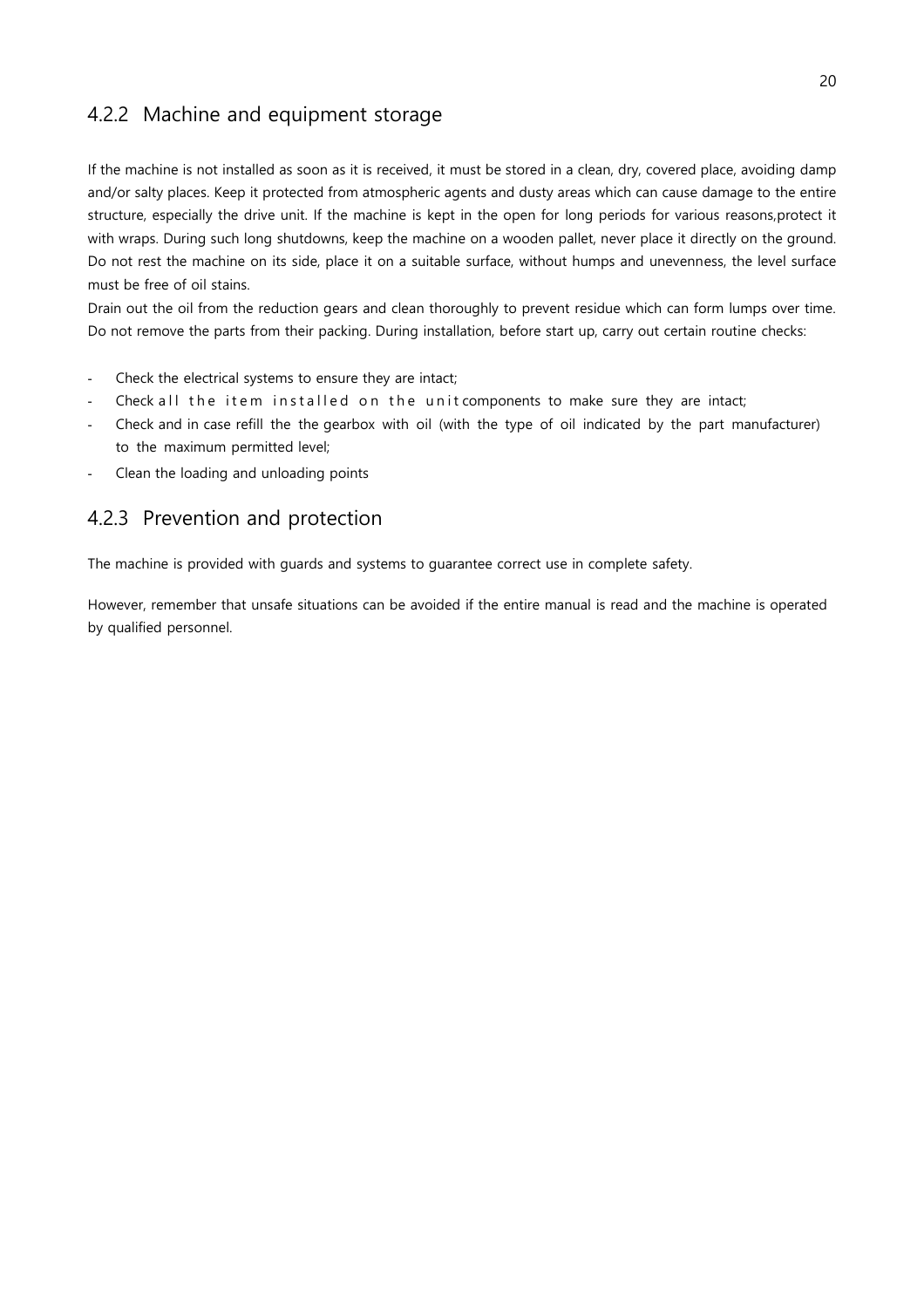#### <span id="page-22-0"></span>5. MACHINE POWER SUPPLY

#### <span id="page-22-1"></span>5.1 ELECTRICAL CONNECTIONS

This supply is complete with all the drive units necessary for operation. The machine user is responsible for setting up the installation area with all the safety precautions necessary concerning the electricity network; he is also responsible for providing all the electrical connections for the drive units.

#### THE CUSTOMER IS RESPONSIBLE FOR PROVIDING THE ELECTRICAL CONNECTIONS.

While making the connections, the user must take into consideration the environmental conditions of the machine installation area; the machine may be installed in closed or open areas.

The user must operate in accordance with the international standards (EEC) as well as the standards applicable in the country in which the machine is installed.

#### ALL OPERATIONS ON THE MACHINE MUST BE CARRIED OUT WITH THE ELECTRICITY DISCONNECTED.

Before starting up the machine, the user must carry out certain checks to avoid damage. The mains voltage must be checked to make sure it corresponds to that required for the drive unit; the cross check must be done by checking the drive unit rating plate.

Also check to make sure the direction of rotation of the screw is as indicated by the arrow on the drive unit; operation in the opposite direction will lead to NON FUNTIONING and possible DAMAGE.

MAKE THE CONNECTIONS ENSURING THAT THE ELECTRICAL COMPONENTS NEVER COME INTO CONTACT WITH THE WATER OF THE MACHINE CLEANING SYSTEM.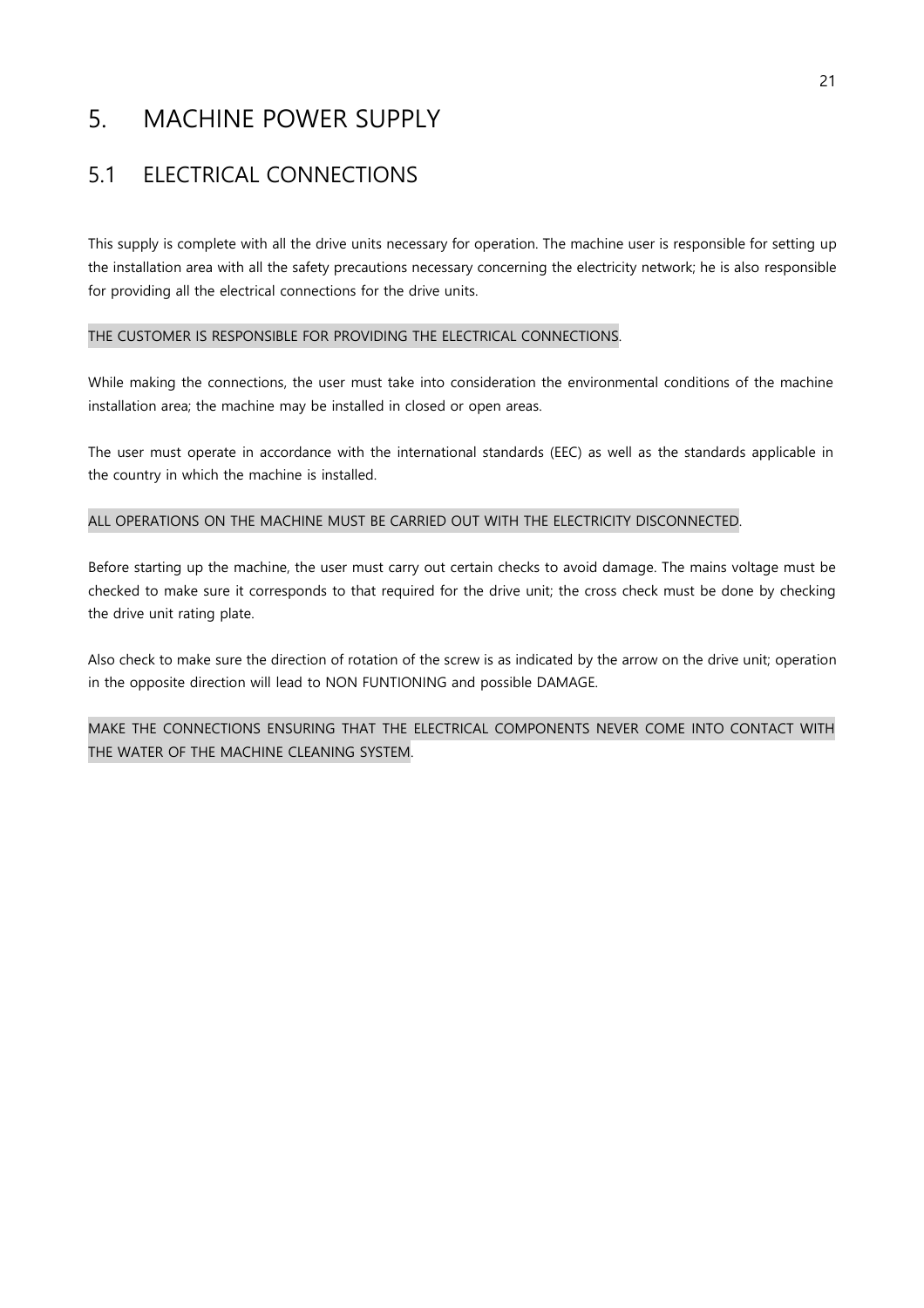#### <span id="page-23-0"></span>5.2. GROUNDING

The performance of the system responds to specific characteristics that are defined by EN 60204-1.



The legislation requires that all masses present on a machine should be connected to the grounding of the power supply.

The network of grounding must be appropriate, such as sizing, the load potential of the entire system and must also comply with the specific regulations governing the industry.



Make sure that the earthing system is coordinated with the protective devices of the power supply of the machine

#### 5.3. DRIVE UNIT

Please make reference to the specific operation manual for gearmotor STM

#### <span id="page-23-1"></span>6. MACHINE START-UP

#### <span id="page-23-2"></span>6.1 START-UP INDICATIONS

While starting up the machine, the operators trained for working on the machine, must check the following:

- that the machine and its various components have not been damaged during transport, assembly and installation;
- that all plates (identification and drive unit rating) are intact;
- all the documentation included in the supply is present and intact;
- all electrical and pneumatic connections are made correctly;
- the machine supply voltage is correct;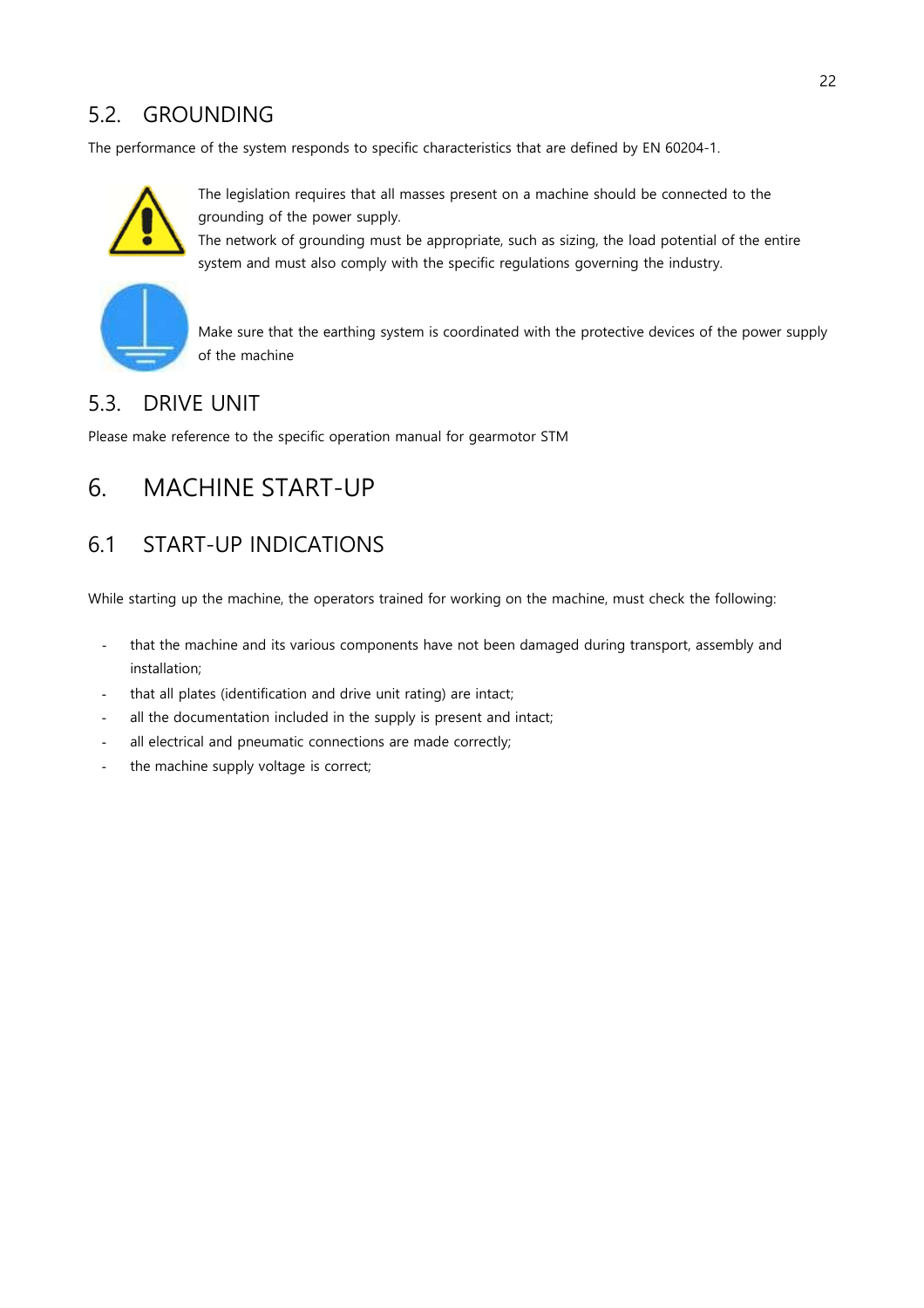- the terminal boxes of the motors are perfectly sealed and are not damaged;
- the safety switches are fixed to the door openings, and check the correct functioning;
- the correct hydraulic system supply, by checking the inlet water supply flow;
- that the machine parts are fixed firmly;
- the correct positioning of the machine;
- that the safety standards concerning functioning of the machine are respected;
- the workers are familiar with all the contents of this Manual, before working on the machine;
- that all the guards are installed near the loading and unloading areas;
- the presence of warning and hazard notices;
- there are no foreign substances or bulk particles inside the screw and the tank, which can damage the machine.

These checks must be carried out every time the machine is stopped and restarted after a shutdown exceeding one week.

malfunctioning with considerable vibrating motion. In such cases, stop the machine, disconnect the electric supply and contact our Technical Dept*.* During the first start up, check to make sure that the machine does not emit noise or show evident signs of

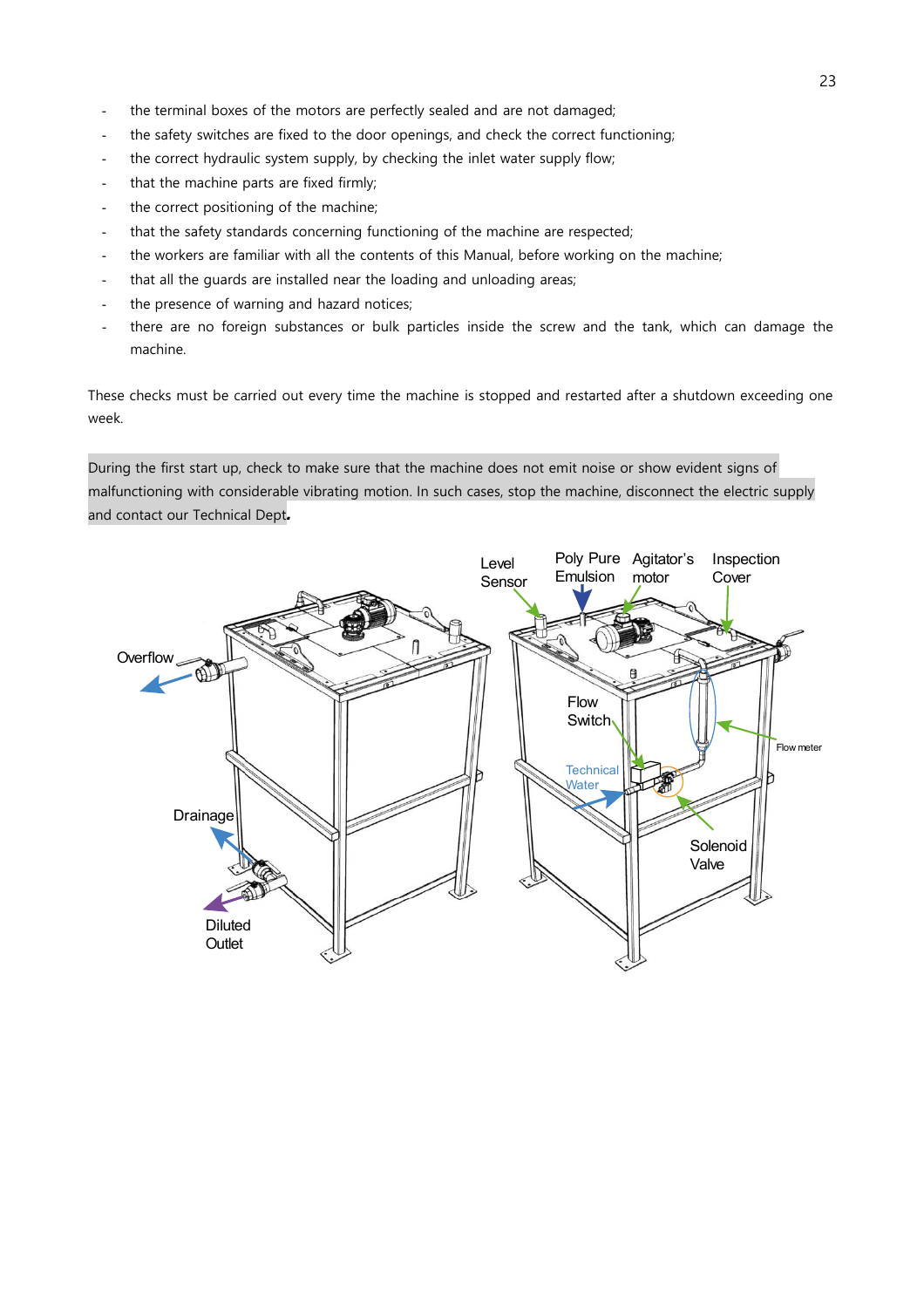#### <span id="page-25-0"></span>6.1.1 Machine Noise Level

The noise pressure level registered outdoor by the manufacturer is not above **80 dB(A)**; such value is measured with the specific instrument at 1 meter from the empty unit (dry run).

This noise depends on various factors linked to the constructional features of the machine, such as:

- machine dimension;
- type of construction material;
- type of handled product;
- filling level inside the machine.

#### 6.1.2 Preventive measures during start-up

While using the machine, the operators must observe certain rules to ensure the safety conditions necessary. The following indications must be followed in this case:

- It is forbidden to wear rings, wrist watches, necklaces, loose flowing clothing or hanging parts like ties, torn clothing, scarves, unbuttoned or unzipped jackets which can get trapped in moving parts;
- It is compulsory to use personal protective equipment such as hard hats, anti-slip footwear, ear muffs, safety goggles, gloves, masks;
- Consult the employer regarding the safety standards applicable and the safety devices.

#### .

#### 7.1 ORDINARY PROCEDURES

The workers responsible for machine maintenance must be suitably trained and qualified to work in complete safety. The measures described here must be followed strictly since failure to respect these instructions will free the manufacturer of all responsibility.

All maintenance operations must be carried out always with the machine stopped and with the electricitydisconnected. The area in which the operators work must always be kept thoroughly clean, free of oil or grease stains (motors, gear reducers).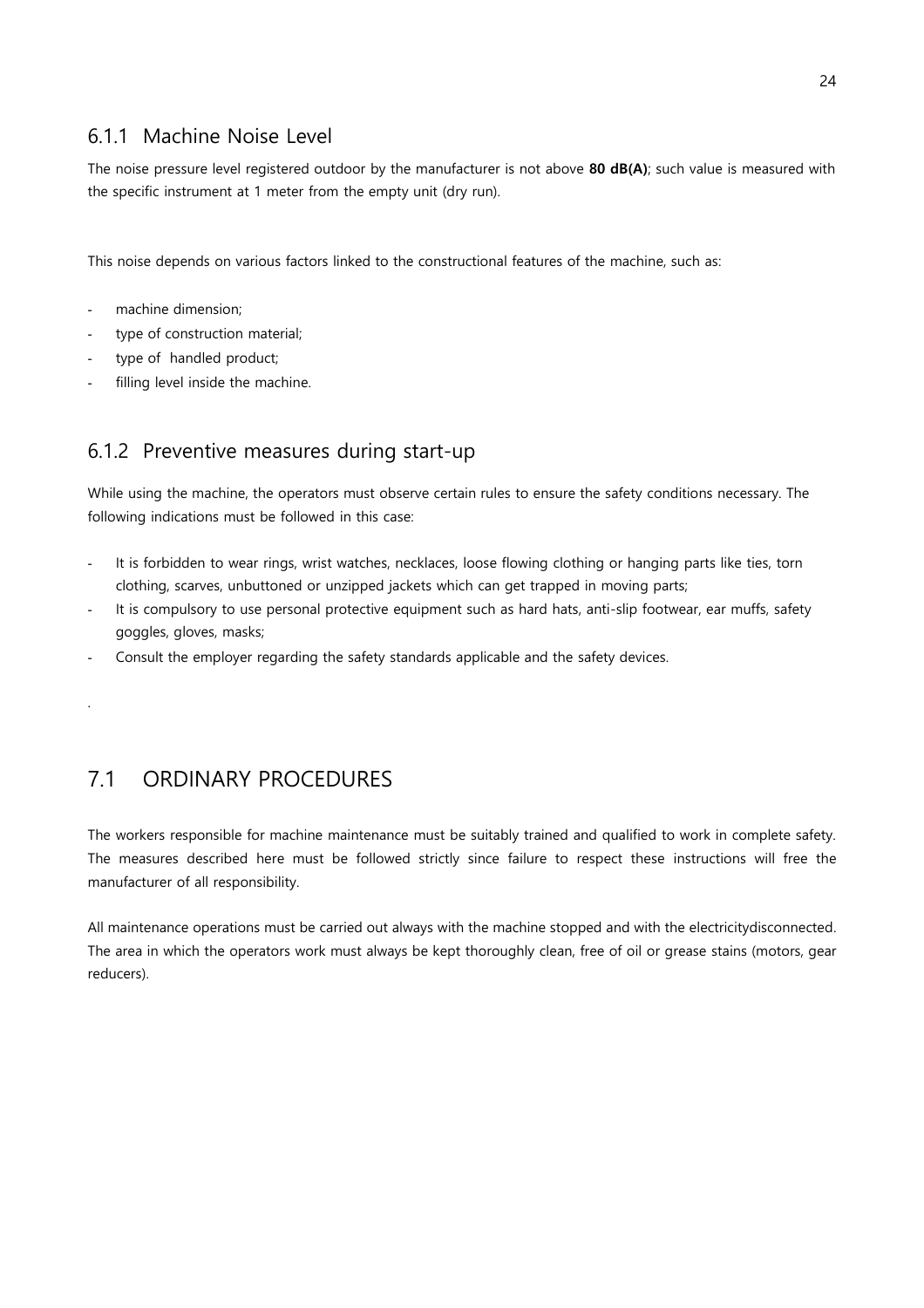During cleaning phases, do not use compressed air sources; use pressurized water jets to prevent large particles from remaining stuck on the machine. This measure must be adopted for those parts which do not have washing systems.

During these operations, do not use naked flames for lighting. A series of checks the operators must carry out to avoid having to work on the machine in case of an emergency are described below. The operator must, however, intervene periodically to prevent such situations and damage to the machine.

#### <span id="page-26-0"></span>7.1.1 Checks carried out by the manufacturer

Before delivery, the manufacturer must proceed with a general inspection of the machine and the relative equipment; this involves a no-load test to check the following:

- checking the electrical system to check the voltage;
- the pneumatic system, especially the working of the spray nozzles (if presents);
- the mechanical and dimensional features of the machine;
- ensuring the presence and good condition of all the plates on the various machine components (identification plate and drive unit rating plates);
- the locking of the bolts on the entire structure;
- all the packaging and the crate used for shipping the machine;
- the presence of all the documentation necessary to complete the supply.

#### <span id="page-26-1"></span>7.1.2 Checks before start-up

Visual control of machine:Verify machine integrity (damages supported during transport and/or machine handling)

Suitability of supporting floor: Verify that are respected the requirements mentioned in the present manual Requirements of space: Verify that are respected the requirements mentioned in the present manual Lighting: Verify that installation place is sufficiently lighted, as foreseen by D.Lgs 626/94 Presence of level feelers or timers: Check if have been foreseen feelers or timers Presence of by-pass channel: Verify if installation foresees a by-pass channel Machine anchoring: Verify that machine is properly anchored to the supporting floor Oil in the reducer: Verify that reducer is filled with oil Check of rotation sense of agitators: Give tension to plant Test with machine loaded with material to treat: Verify correct connection.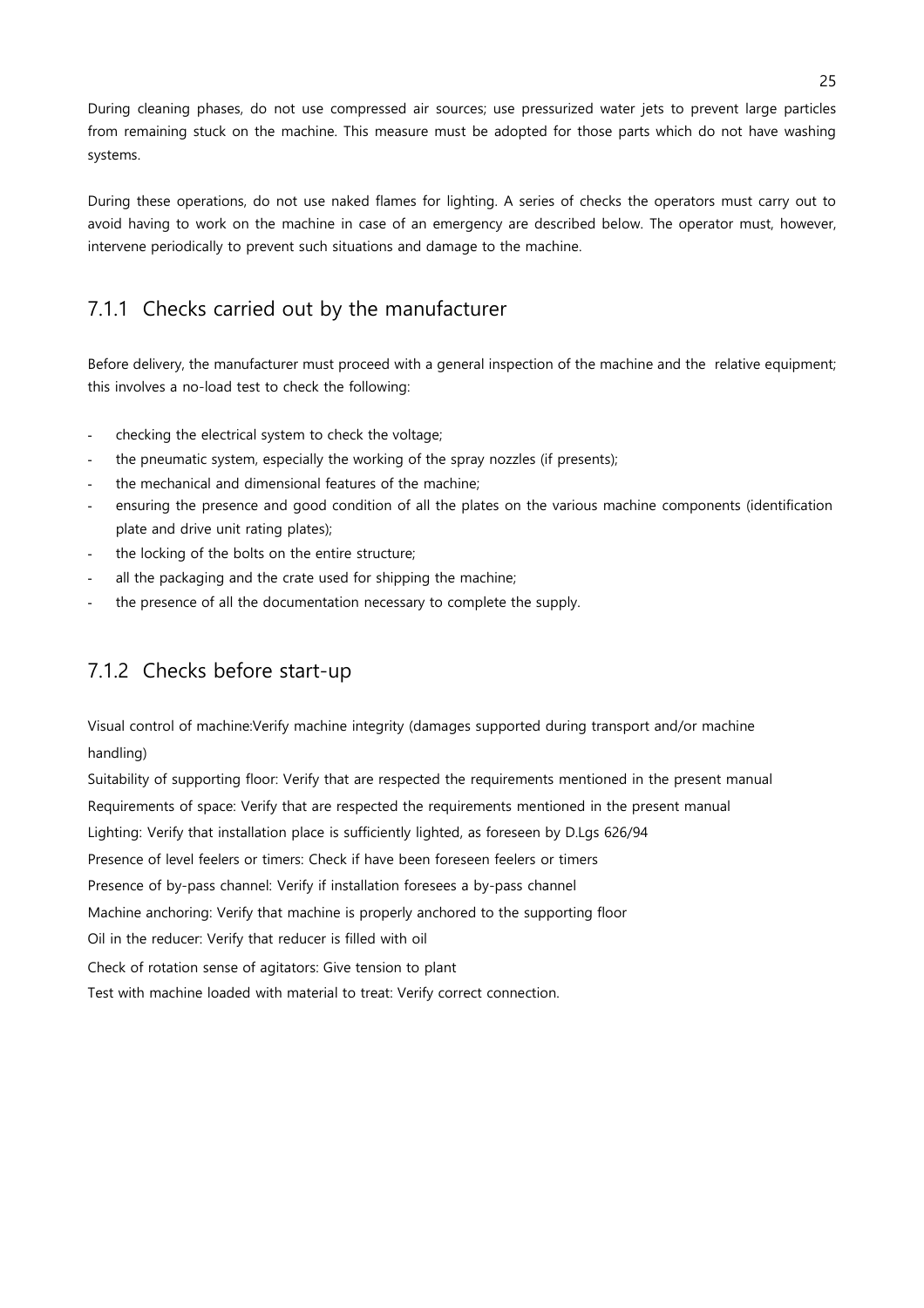#### <span id="page-27-0"></span>7.2 Overall dimension









-Pure Emulsion Tank



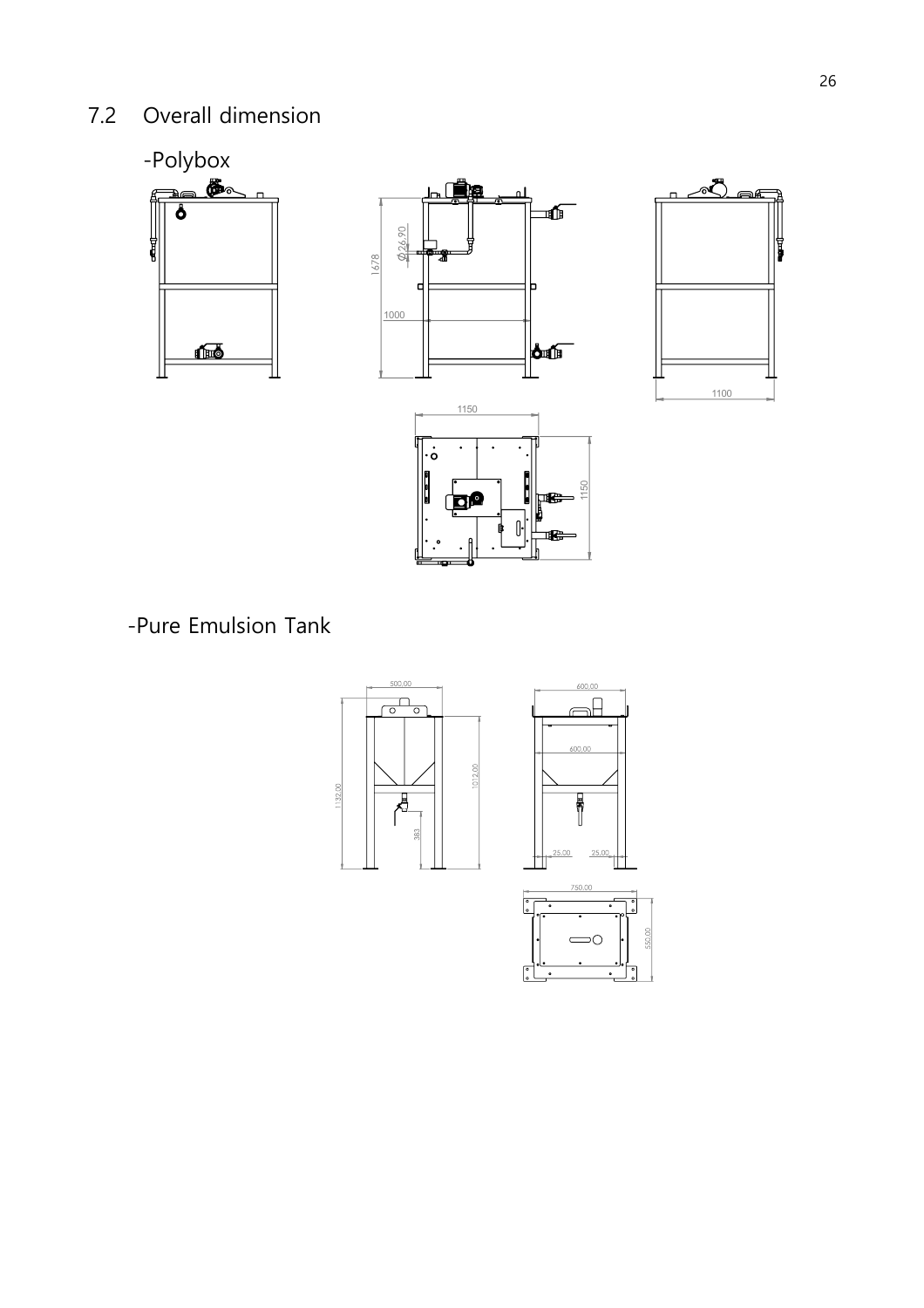#### <span id="page-28-0"></span>8. WORKING LOGIC



Initial condition

A is not immersed (Polybox empty), the following are activated:

- -Polybox agitator
- -Emulsified pump
- -Solenoid valve

When C is immersed, the following go out:

- Polybox agitator
- Emulsified pump
- Solenoid valve

If A and B are immersed in the dilute, the machine is ready to load the sludge and waiting for an external consent which will activate the Polybox pump.

If A is NOT submerged, the emergency is activated If B and C are NOT submerged, they are activated:

-Pump of the emulsified product and the solenoid valve for filling the water opens for a settable time.

If C is submerged, turn on:

- Emulsified pump
- Solenoid valve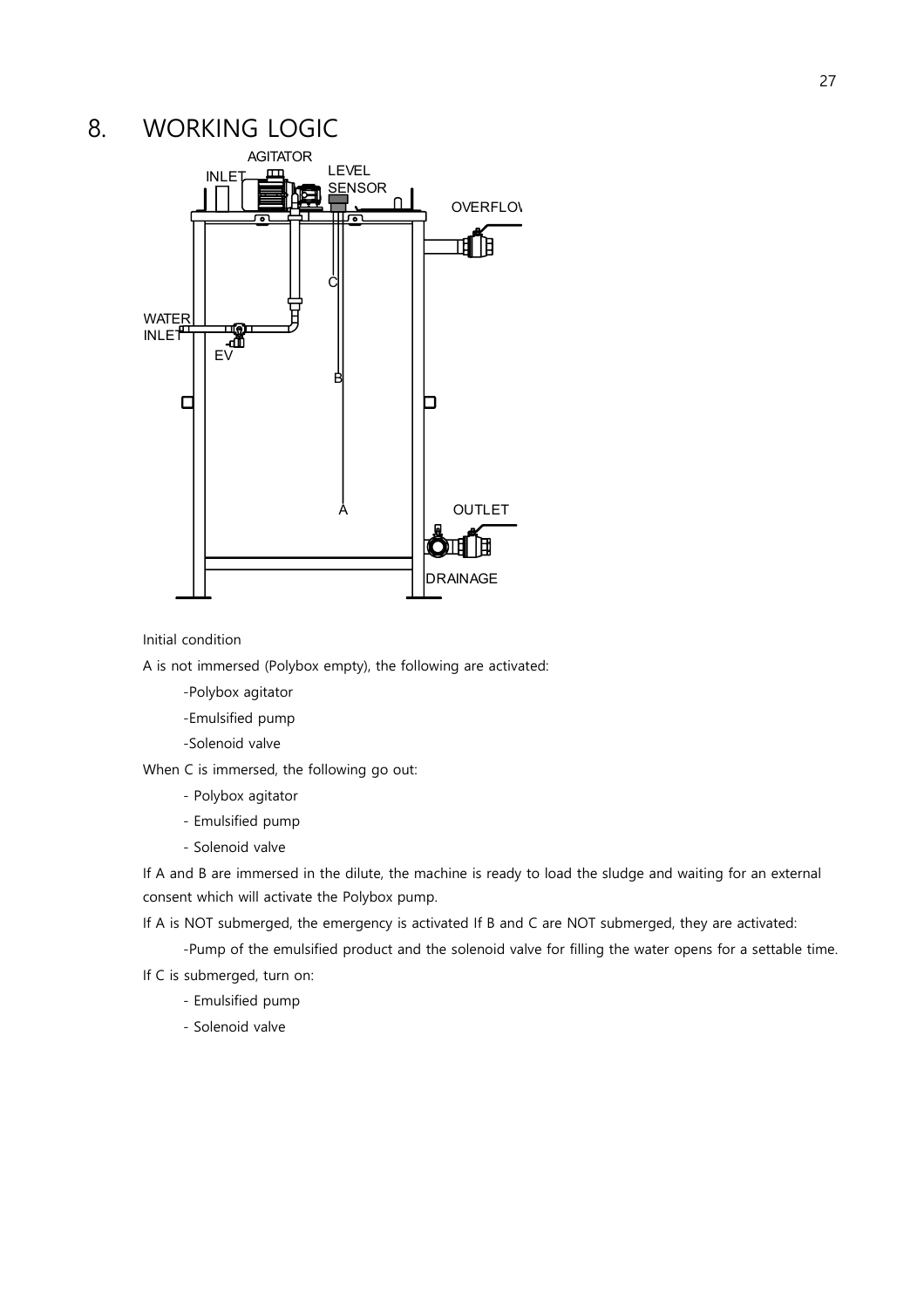#### <span id="page-29-0"></span>9. RESIDUAL RISKS

#### <span id="page-29-1"></span>9.1 INTRODUCTION

Throughout this chapter, are indicated the residual risks, as listed in the standard EN 12100:2010.

| LIST OF FEEDBACK FOR THE ANALYSIS OF RISKS: AUTODIAGNOSTICS |                                                           |            |             |                                                                                                                                                                    |                                                          |  |  |  |
|-------------------------------------------------------------|-----------------------------------------------------------|------------|-------------|--------------------------------------------------------------------------------------------------------------------------------------------------------------------|----------------------------------------------------------|--|--|--|
| Annex B                                                     | List of Risk According to UNI EN ISO 12100                |            | Presence of | Source of risk and safety measures adopted                                                                                                                         | Art. of Ref.<br>UNI EN ISO                               |  |  |  |
|                                                             |                                                           | <b>YES</b> | <b>NO</b>   |                                                                                                                                                                    | 12100                                                    |  |  |  |
|                                                             | Acceleration / deceleration                               | X          |             | Moving parts of the machine: motors,<br>agitators, There are shelters either fixed and<br>mobile, which prevent to reach them.                                     | 6.2.2.1<br>6.2.2.2<br>6.2.3a                             |  |  |  |
|                                                             | Edges                                                     |            | X           |                                                                                                                                                                    | 6.2.3 h                                                  |  |  |  |
|                                                             | Encroachment of a moving element<br>to a fixed (crushing) |            | X           | Moving parts of the machine: motors,<br>agitators, There are shelters either fixed and<br>mobile, which prevent to reach them.                                     | 6.2.6<br>6.2.10<br>6.3.1                                 |  |  |  |
|                                                             | Sharp parts                                               |            | X           |                                                                                                                                                                    | 6.3.2<br>6.3.3                                           |  |  |  |
|                                                             | Elastic elements                                          |            | X           |                                                                                                                                                                    | 6.3.5.2                                                  |  |  |  |
|                                                             | Falling objects                                           | X          |             | During the early stages of placement /<br>transport of the machine, if you do not<br>follow instructions in the User Manual.                                       | 6.3.5.4<br>6.3.5.5<br>6.3.5.6<br>6.4.1<br>6.4.3<br>6.4.4 |  |  |  |
|                                                             | Gravity (stored energy)                                   |            | X           |                                                                                                                                                                    |                                                          |  |  |  |
| 1 Risks of<br>mechanical                                    | Height from the ground                                    |            | X           |                                                                                                                                                                    |                                                          |  |  |  |
| nature                                                      | High pressure                                             |            | X           |                                                                                                                                                                    | 6.4.5                                                    |  |  |  |
|                                                             | Instability                                               |            | X           | The machine for its weight does not have<br>problems of instability. In any case provide<br>anchor points to the ground by using<br>appropriate anchorage systems. |                                                          |  |  |  |
|                                                             | Kinetic energy                                            | X          |             | Moving parts of the machine: motors,<br>agitators, There are shelters either fixed and<br>mobile, which prevent to reach them.                                     |                                                          |  |  |  |
|                                                             | Machine mobility                                          |            | X           |                                                                                                                                                                    |                                                          |  |  |  |
|                                                             | Moving elements                                           | X          |             | Moving parts of the machine: motors, screws,                                                                                                                       |                                                          |  |  |  |
|                                                             | Rotating elements                                         | X          |             | There are shelters either fixed and mobile,<br>which prevent to reach them.                                                                                        |                                                          |  |  |  |
|                                                             | Roughness / slippery surfaces                             |            | X           |                                                                                                                                                                    |                                                          |  |  |  |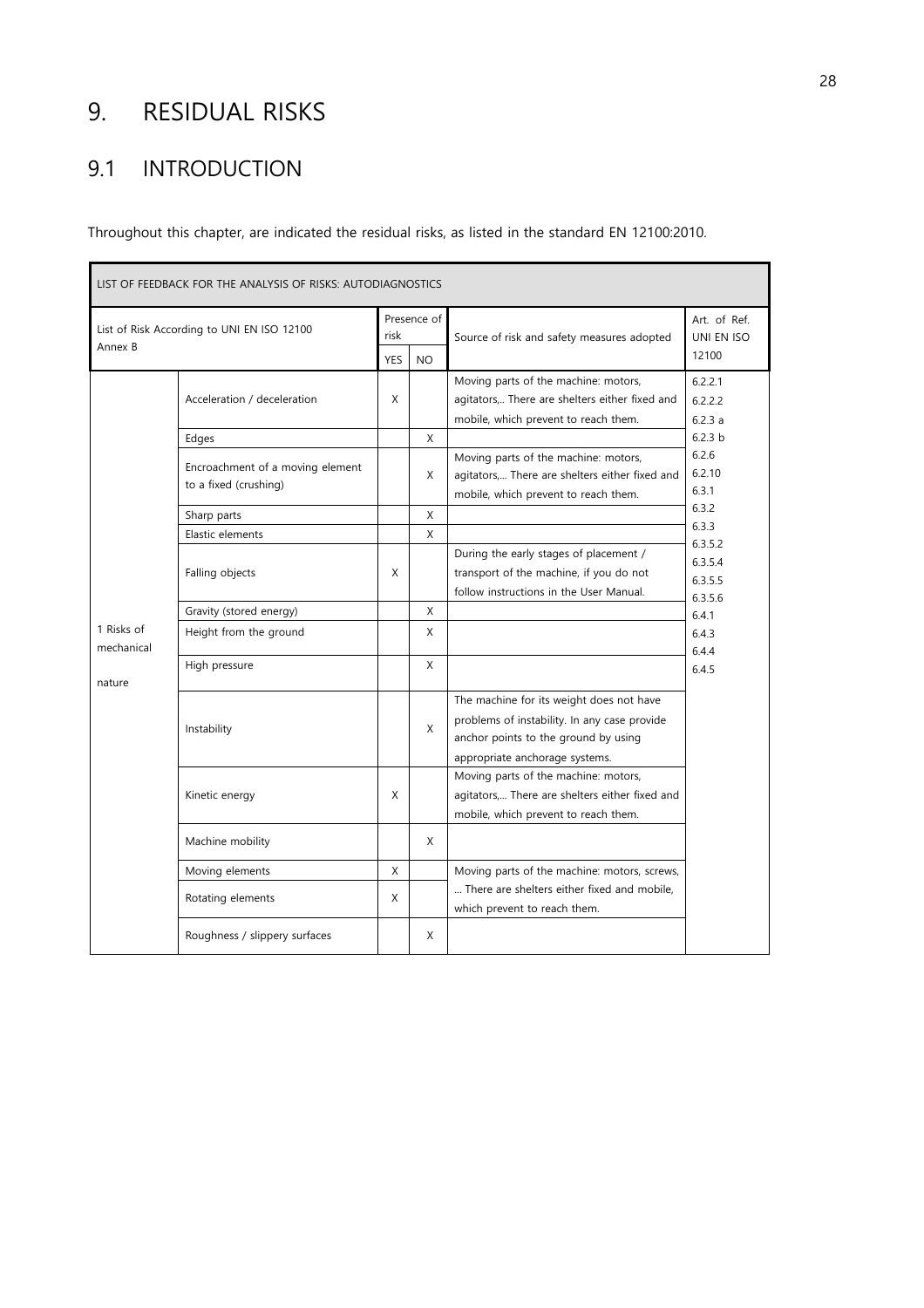| LIST OF FEEDBACK FOR THE ANALYSIS OF RISKS: AUTODIAGNOSTICS |               |                                   |           |                                                                                                  |                                     |  |  |  |  |
|-------------------------------------------------------------|---------------|-----------------------------------|-----------|--------------------------------------------------------------------------------------------------|-------------------------------------|--|--|--|--|
| List of Risk According to UNI EN ISO 12100<br>Annex B       |               | Presence of<br>risk<br><b>YES</b> |           | Source of risk and safety measures adopted                                                       | Art. of Ref.<br>UNI EN ISO<br>12100 |  |  |  |  |
|                                                             |               |                                   | <b>NO</b> |                                                                                                  |                                     |  |  |  |  |
|                                                             | Sharp edges   |                                   | Χ         |                                                                                                  |                                     |  |  |  |  |
|                                                             | Stored energy | X                                 |           | Compressed air system. The plant is built<br>with commercial components suitable for the<br>use. |                                     |  |  |  |  |
|                                                             | Empty         |                                   | X         |                                                                                                  |                                     |  |  |  |  |

Ē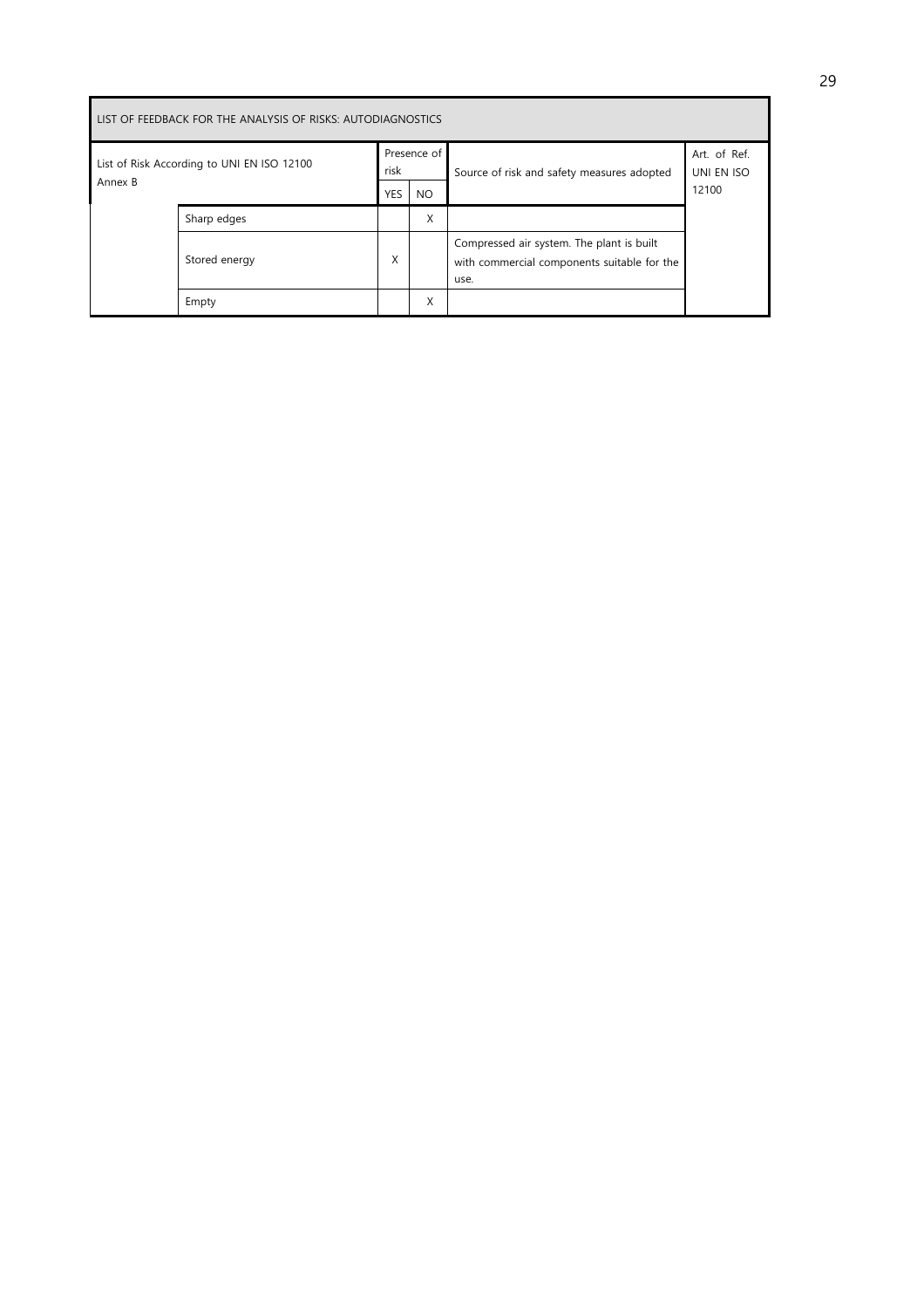| LIST OF FEEDBACK FOR THE ANALYSIS OF RISKS: AUTODIAGNOSTICS |                                                             |                     |                           |                                                                                                                                                        |                                     |  |  |  |  |
|-------------------------------------------------------------|-------------------------------------------------------------|---------------------|---------------------------|--------------------------------------------------------------------------------------------------------------------------------------------------------|-------------------------------------|--|--|--|--|
| List of Risk According to UNI EN ISO 12100                  |                                                             | Presence of<br>risk |                           | Source of risk and safety measures adopted                                                                                                             | Art. of Ref.<br>UNI EN ISO          |  |  |  |  |
| Annex B                                                     |                                                             |                     | <b>NO</b>                 |                                                                                                                                                        | 12100                               |  |  |  |  |
|                                                             | Electric arc                                                |                     | X                         |                                                                                                                                                        | 6.2.9<br>6.3.2                      |  |  |  |  |
|                                                             | Electromagnetic phenomena                                   | X                   |                           | Electrical equipment, due to outside<br>interference. Electrical equipment<br>manufactured according to EN 60204.                                      | 6.3.3.2<br>6.3.5.4<br>6.4.4         |  |  |  |  |
|                                                             | Electrostatic phenomena                                     | X                   |                           | Board/Electrical equipment, due to outside<br>interference. Electrical equipment<br>manufactured according to EN 60204.                                | 6.4.5                               |  |  |  |  |
| 2 Risk of                                                   | Elements in tension                                         | X                   |                           | Board (where provided), Internal of the<br>control panel (where provided), Electrical<br>equipment manufactured according to EN<br>60204.              |                                     |  |  |  |  |
| electrical<br>nature                                        | Insufficient distance with elements in<br>high voltage      |                     | X                         |                                                                                                                                                        |                                     |  |  |  |  |
|                                                             | Overcharge                                                  | X                   |                           | Whole machine if the network is not<br>protected (by the customer).                                                                                    |                                     |  |  |  |  |
|                                                             | Parts which may go in tension, due<br>to malfunction        | X                   |                           | Whole machine in case of failure or<br>malfunction. Electrical equipment<br>manufactured according to EN 60204.<br>Whole machine in case of failure or |                                     |  |  |  |  |
|                                                             | LIST OF FEEDBACK FOR THE ANALYSIS OF RISKS: AUTODIAGNOSTICS |                     |                           |                                                                                                                                                        |                                     |  |  |  |  |
| List of Risk According hall UNIEN KO 12100<br>Annex B       |                                                             | rišk<br><b>YES</b>  | Preser ce of<br><b>NO</b> | Electric board machine in case of short<br>Groute Bectrical requirement reasoned cauceded<br>according to EN 60204.                                    | Art. of Ref.<br>UNI EN ISO<br>12100 |  |  |  |  |
|                                                             | Explosion                                                   |                     | X                         |                                                                                                                                                        | 6.4.4 b<br>6.2.8c                   |  |  |  |  |
| 3 Thermal                                                   | Flames                                                      | X                   |                           | Electric board machine in case of short<br>circuit. Electrical equipment manufactured<br>according to EN 60204.                                        | 6.3.2.7<br>6.3.3.2.1<br>6.3.4.5     |  |  |  |  |
| <b>Risks</b>                                                | Objects or materials with high or low<br>temperature        |                     | X                         |                                                                                                                                                        |                                     |  |  |  |  |
|                                                             | Radiation from hot surfaces                                 | X                   |                           | Electric motors in the case of overload.<br>Electrical equipment manufactured according<br>to EN 60204.                                                |                                     |  |  |  |  |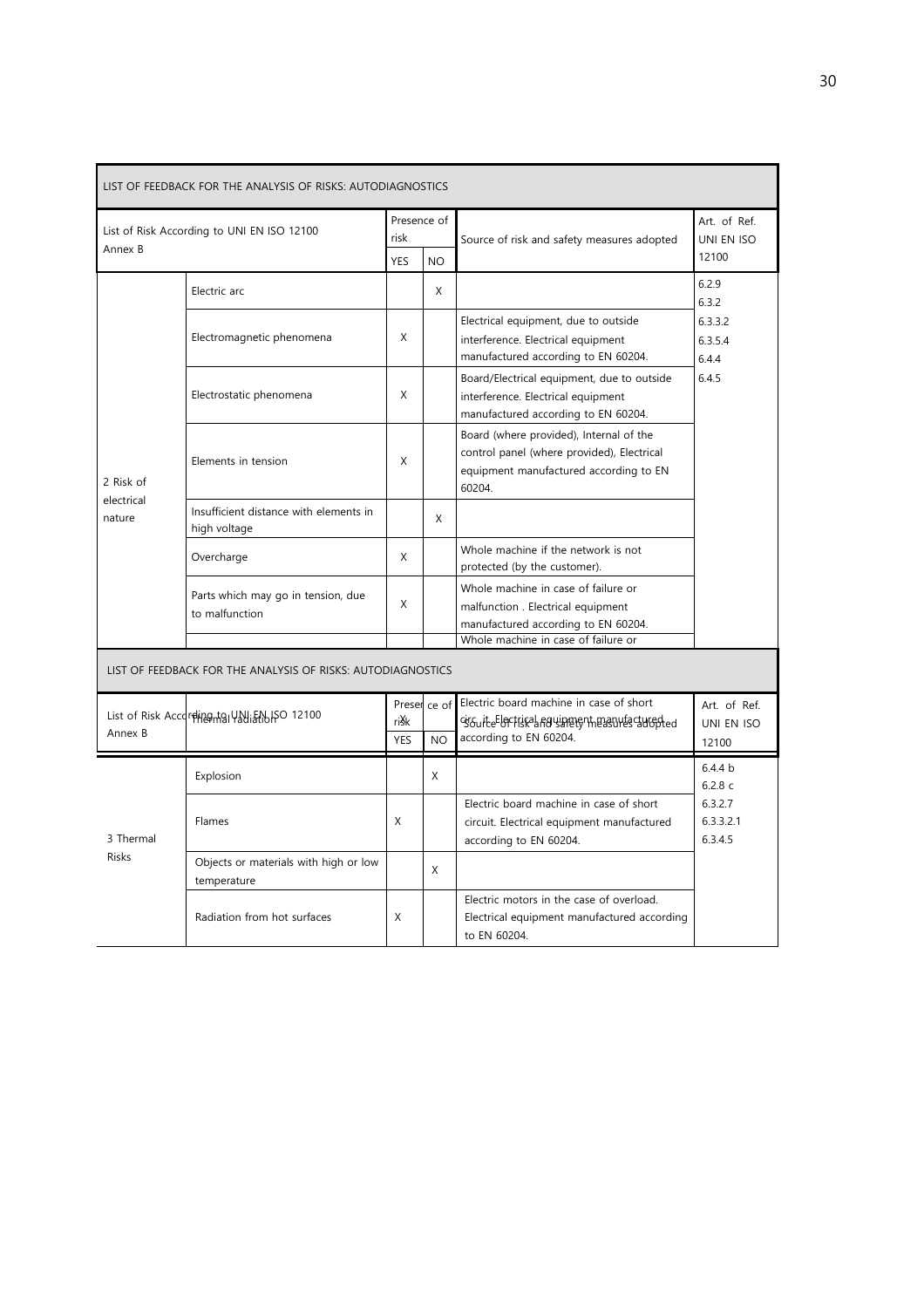|                                                                               | LIST OF FEEDBACK FOR THE ANALYSIS OF RISKS: AUTODIAGNOSTICS |                     |              |                                                                                                                                                                  |                                                             |
|-------------------------------------------------------------------------------|-------------------------------------------------------------|---------------------|--------------|------------------------------------------------------------------------------------------------------------------------------------------------------------------|-------------------------------------------------------------|
| List of Risk According to UNI EN ISO 12100<br>Annex B<br>Cavitation phenomena |                                                             | Presence of<br>risk |              | Source of risk and safety measures adopted                                                                                                                       | Art. of Ref.<br>UNI EN ISO                                  |
|                                                                               |                                                             | YES                 | <b>NO</b>    |                                                                                                                                                                  | 12100                                                       |
|                                                                               |                                                             |                     | X            |                                                                                                                                                                  | 6.2.2.2<br>6.2.3c<br>6.2.4c<br>6.2.8c<br>6.3.1<br>6.3.2.1 b |
|                                                                               | Discharge system (combustion<br>engines)                    |                     | X            |                                                                                                                                                                  |                                                             |
|                                                                               | Passage of gas at high speed                                |                     | X            |                                                                                                                                                                  |                                                             |
|                                                                               | Manufacturing processes (stamping,<br>cutting, etc )        |                     | X            |                                                                                                                                                                  | 6.3.2.5.1<br>6.3.3.2.1                                      |
| 4 Risks of<br>physical nature:                                                | Moving Parts                                                | X                   |              | Moving parts of the machine: motors, screws.<br>All moving parts are enclosed in shelters<br>either fixed or mobile.                                             | 6.3.4.2<br>6.4.3<br>6.4.5.1 b                               |
| Noise                                                                         | Scratched surfaces                                          |                     | X            |                                                                                                                                                                  | 6.4.5.1c                                                    |
|                                                                               | Unbalanced rotating parts                                   | X                   |              | Present screws. All moving parts are enclosed<br>in shelters either fixed or mobile. There are<br>specific instructions for maintenance.                         |                                                             |
|                                                                               | Tires noises                                                |                     | X            |                                                                                                                                                                  |                                                             |
|                                                                               | Worn parts                                                  | X                   |              | Mechanical parts requiring maintenance,<br>particularly the bearings of the screws. All<br>moving parts are enclosed in shelters either                          |                                                             |
|                                                                               | LIST OF FEEDBACK FOR THE ANALYSIS OF RISKS: AUTODIAGNOSTICS |                     |              |                                                                                                                                                                  |                                                             |
|                                                                               | List of Risk According to UNI EN ISO 12100                  |                     | Preser ce of | instructions for maintenance.                                                                                                                                    | Art. of Ref.                                                |
| Annex B                                                                       |                                                             | risk<br>YES         | NO           | Source of risk and safety measures adopted                                                                                                                       | UNI EN ISO<br>12100                                         |
|                                                                               | Cavitation phenomena                                        |                     | X            |                                                                                                                                                                  | 6.2.2.2<br>6.2.3c                                           |
|                                                                               | Misalignment of moving parts                                |                     | X            |                                                                                                                                                                  | 6.2.8c<br>6.3.3.2.1                                         |
|                                                                               | Mobile equipment                                            | X                   |              | Moving parts of the machine: motors, screws,<br>Systems are provided to minimize the<br>vibrations present. There are specific<br>instructions for maintenance.  | 6.3.4.3<br>6.4.5.1c                                         |
| 5 Risks of<br>physical nature:                                                | Scratched surfaces                                          |                     | Χ            |                                                                                                                                                                  |                                                             |
| <b>Vibrations</b>                                                             | Unbalanced rotating masses                                  | X                   |              | Moving parts of the machine: motors,<br>screws,. Systems are provided to minimize<br>the vibrations present. There are specific<br>instructions for maintenance. |                                                             |
|                                                                               | Vibration equipment                                         |                     | Χ            |                                                                                                                                                                  |                                                             |
|                                                                               | Worn parts                                                  | X                   |              | Moving parts of the machine: motors,<br>screws,. Systems are provided to minimize<br>the vibrations present. There are specific<br>instructions for maintenance. |                                                             |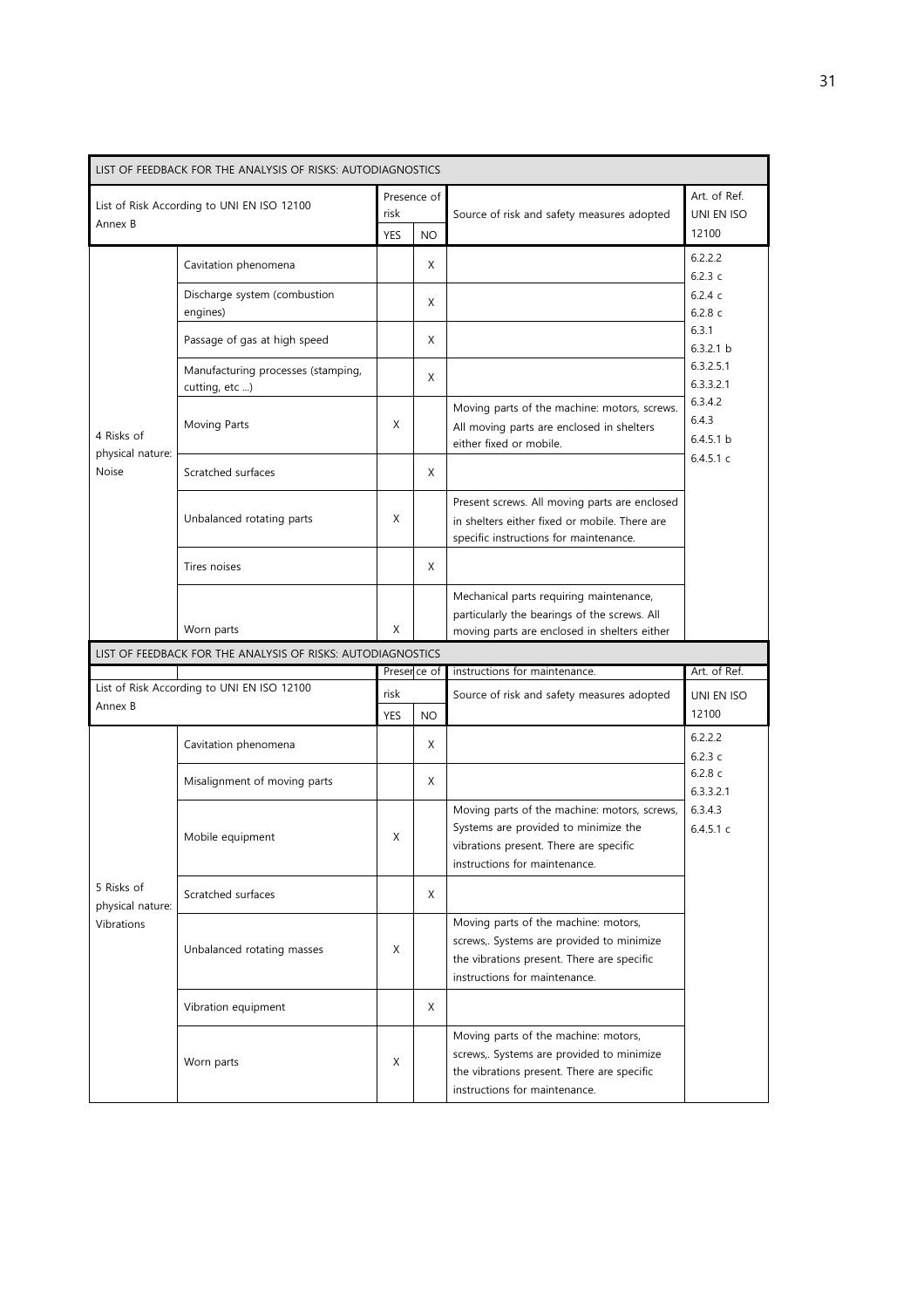| LIST OF FEEDBACK FOR THE ANALYSIS OF RISKS: AUTODIAGNOSTICS |                                                                           |                     |     |                                                                                                                                   |                                  |  |  |  |
|-------------------------------------------------------------|---------------------------------------------------------------------------|---------------------|-----|-----------------------------------------------------------------------------------------------------------------------------------|----------------------------------|--|--|--|
| List of Risk According to UNI EN ISO 12100                  |                                                                           | Presence of<br>risk |     | Source of risk and safety measures adopted                                                                                        | Art. of Ref.<br>UNI EN ISO       |  |  |  |
| Annex B                                                     |                                                                           | <b>YES</b>          | NO. |                                                                                                                                   | 12100                            |  |  |  |
|                                                             | Sources of Ionizing Radiation                                             |                     | X   |                                                                                                                                   | 6.2.2.2<br>6.2.3c                |  |  |  |
| 6 Risks of<br>physical nature:                              | Electromagnetic radiation at low<br>frequency                             | X                   |     | Electrical panel and board machine (if any).<br>Electric motors. The plant is built in<br>accordance with the standard EN 602004. | 6.3.3.2.1<br>6.3.4.5<br>6.4.5.1c |  |  |  |
| Radiations                                                  | Optical radiation (infrared, visible and<br>ultraviolet), including laser |                     | X   |                                                                                                                                   |                                  |  |  |  |
|                                                             | Electromagnetic radiation of radio<br>frequencies                         |                     | X   |                                                                                                                                   |                                  |  |  |  |

| LIST OF FEEDBACK FOR THE ANALYSIS OF RISKS: AUTODIAGNOSTICS |                                                                |                     |           |                                                                                                                        |                             |  |  |  |
|-------------------------------------------------------------|----------------------------------------------------------------|---------------------|-----------|------------------------------------------------------------------------------------------------------------------------|-----------------------------|--|--|--|
| List of Risk According to UNI EN ISO 12100                  |                                                                | Presence of<br>risk |           | Source of risk and safety measures adopted                                                                             | Art. of Ref.<br>UNI EN ISO  |  |  |  |
| Annex B                                                     |                                                                | <b>YES</b>          | <b>NO</b> |                                                                                                                        | 12100                       |  |  |  |
|                                                             | Aerosol                                                        |                     | X         |                                                                                                                        | 6.2.2.2<br>6.2.3 h          |  |  |  |
|                                                             | Biological and microbiological agents<br>(viruses or bacteria) | $\mathsf{X}$        |           | Waste water treated / to be treated.<br>There are special precautions for the safety<br>of workers in the user manual. | 6.2.3c<br>6.2.4a<br>6.2.4 h |  |  |  |
|                                                             | Fuels substances                                               |                     | X         |                                                                                                                        | 6.3.1<br>6.3.3.2.1          |  |  |  |
|                                                             | Powders                                                        |                     | X         |                                                                                                                        | 6.3.4.4<br>6.4.5.1c         |  |  |  |
|                                                             | Explosives materials                                           |                     | X         |                                                                                                                        | $6.4.5.1$ g                 |  |  |  |
| 7 Materiali e<br>sostanze                                   | <b>Fibres</b>                                                  |                     | X         |                                                                                                                        |                             |  |  |  |
| pericolose                                                  | Flammables                                                     |                     | X         |                                                                                                                        |                             |  |  |  |
|                                                             | Fluids                                                         | X                   |           | Waste water treated / to be treated.<br>There are special precautions for the safety<br>of workers in the user manual. |                             |  |  |  |
|                                                             | Smokes                                                         |                     | X         |                                                                                                                        |                             |  |  |  |
|                                                             | Gas                                                            |                     | X         |                                                                                                                        |                             |  |  |  |
|                                                             | Fogs                                                           |                     | X         |                                                                                                                        |                             |  |  |  |
|                                                             | Materials and hazardous materials                              |                     | X         |                                                                                                                        |                             |  |  |  |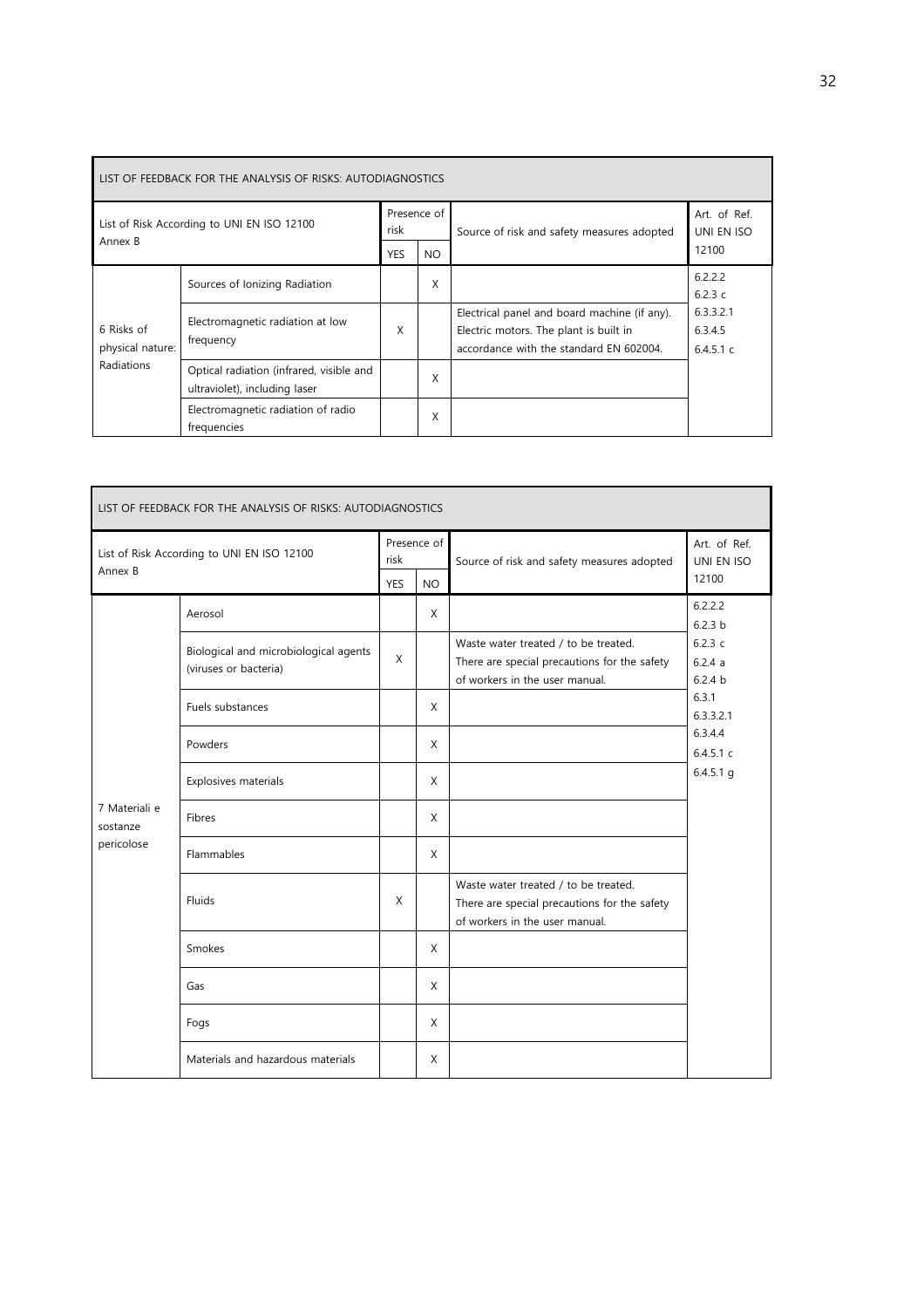| LIST OF FEEDBACK FOR THE ANALYSIS OF RISKS: AUTODIAGNOSTICS |                                                                |                     |           |                                                                                                                                                                                                                                                                         |                            |  |  |  |
|-------------------------------------------------------------|----------------------------------------------------------------|---------------------|-----------|-------------------------------------------------------------------------------------------------------------------------------------------------------------------------------------------------------------------------------------------------------------------------|----------------------------|--|--|--|
| List of Risk According to UNI EN ISO 12100<br>Annex B       |                                                                | Presence of<br>risk |           | Source of risk and safety measures adopted                                                                                                                                                                                                                              | Art. of Ref.<br>UNI EN ISO |  |  |  |
|                                                             |                                                                | <b>YES</b>          | <b>NO</b> |                                                                                                                                                                                                                                                                         | 12100                      |  |  |  |
|                                                             | Access                                                         |                     | X         |                                                                                                                                                                                                                                                                         | 6.2.2.1<br>6.2.7           |  |  |  |
|                                                             | Design or positioning of the<br>indicators, and display screen |                     | X         |                                                                                                                                                                                                                                                                         | 6.2.8<br>6.2.11.8          |  |  |  |
|                                                             | Design, placement or identification<br>of control systems      | X                   |           | Control systems (where present). The plant<br>complies with with the provisions of EN<br>60204                                                                                                                                                                          | 6.3.2.1<br>6.3.3.2.1       |  |  |  |
|                                                             | Effort                                                         |                     | X         |                                                                                                                                                                                                                                                                         |                            |  |  |  |
|                                                             | Flickering lights, glare, shadows,<br>Stroboscopic Effects     |                     | X         |                                                                                                                                                                                                                                                                         |                            |  |  |  |
| 8 Ergonomic<br>hazards                                      | Local lighting                                                 | X                   |           | Working area of the machine, only in the<br>case in which there is no adequate lighting.<br>This is a special warning in the manual of<br>use and maintenance.                                                                                                          |                            |  |  |  |
|                                                             | Lack of commitment / mental<br>overload                        | X                   |           | Working area of the machine during cleaning<br>and maintenance.<br>All moving parts of the machine during<br>operation of resolving any malfunction /<br>maintenance / lubrication and cleaning.<br>There are specific warning in the manual of<br>use and maintenance. |                            |  |  |  |
|                                                             | Posture                                                        |                     | X         |                                                                                                                                                                                                                                                                         |                            |  |  |  |
|                                                             | Repetitive tasks                                               |                     | X         |                                                                                                                                                                                                                                                                         |                            |  |  |  |
|                                                             | Visibility                                                     |                     | X         |                                                                                                                                                                                                                                                                         |                            |  |  |  |

 $\blacksquare$ 

 $\overline{\phantom{a}}$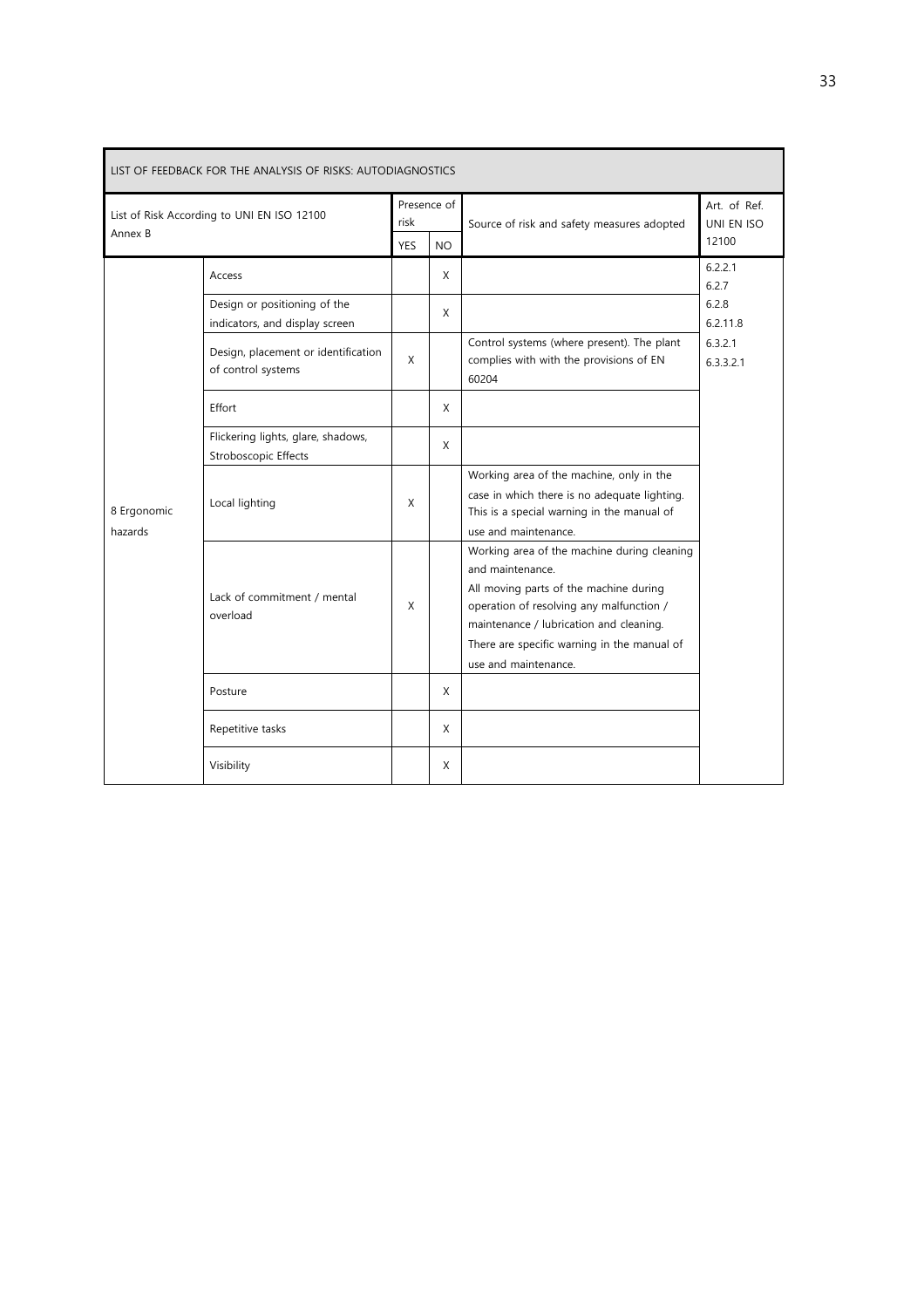| LIST OF FEEDBACK FOR THE ANALYSIS OF RISKS: AUTODIAGNOSTICS |                                                             |                                                |   |                                                                                                                                                                                                                                                                                                                                                                                                                                                                                  |                                     |  |  |  |
|-------------------------------------------------------------|-------------------------------------------------------------|------------------------------------------------|---|----------------------------------------------------------------------------------------------------------------------------------------------------------------------------------------------------------------------------------------------------------------------------------------------------------------------------------------------------------------------------------------------------------------------------------------------------------------------------------|-------------------------------------|--|--|--|
| List of Risk According to UNI EN ISO 12100<br>Annex B       |                                                             | Presence of<br>risk<br><b>YES</b><br><b>NO</b> |   | Source of risk and safety measures adopted                                                                                                                                                                                                                                                                                                                                                                                                                                       | Art. of Ref.<br>UNI EN ISO<br>12100 |  |  |  |
|                                                             | Dust and fog                                                |                                                | X |                                                                                                                                                                                                                                                                                                                                                                                                                                                                                  | 6.2.6                               |  |  |  |
|                                                             | Electromagnetic interference                                | X                                              |   | Any electrical / electronic equipment<br>installed in the environment of of the<br>machine. Material in compliance with the<br>Low Voltage Directive and EMC.                                                                                                                                                                                                                                                                                                                    | 6.2.11.11<br>6.3.2.1<br>6451h       |  |  |  |
|                                                             | Lighting                                                    | X                                              |   | Working area of the machine, only in the<br>case in which is inserted in environment in<br>which the current legislation is not respected                                                                                                                                                                                                                                                                                                                                        |                                     |  |  |  |
|                                                             | Humidity                                                    | X                                              |   | Whole machine since it can not be used<br>outside the terms of use clearly indicated in<br>the manual. See the user manual.                                                                                                                                                                                                                                                                                                                                                      |                                     |  |  |  |
| 9 Risks associated<br>with the                              | Pollution                                                   |                                                | X |                                                                                                                                                                                                                                                                                                                                                                                                                                                                                  |                                     |  |  |  |
| environment in<br>which the machine                         | Snow                                                        | X                                              |   | Structure of the machine. The plant is built in<br>accordance with the codes of calculation.                                                                                                                                                                                                                                                                                                                                                                                     |                                     |  |  |  |
| is placed                                                   | Temperature                                                 | X                                              |   | Whole machine since it can not be used<br>outside the terms of use clearly indicated in<br>the manual. See the user manual.                                                                                                                                                                                                                                                                                                                                                      |                                     |  |  |  |
|                                                             | Water                                                       | X                                              |   | Electrical system. The IP rating of the boxes<br>of the terminal box is IP65<br>with electric cables fully protected by a<br>special metal cover (housing tube). To avoid<br>any electrical problem to make the<br>connections of connections by qualified<br>personnel for these operations                                                                                                                                                                                     |                                     |  |  |  |
|                                                             | Wind                                                        |                                                | X |                                                                                                                                                                                                                                                                                                                                                                                                                                                                                  |                                     |  |  |  |
|                                                             | Lack of oxygen                                              |                                                | X |                                                                                                                                                                                                                                                                                                                                                                                                                                                                                  |                                     |  |  |  |
| 10 Combination of<br>risks                                  | Repetitive tasks + Commitment<br>+ high ambient temperature | X                                              |   | Working area of the machine, due to the<br>instructions provided in the user manual is<br>not followed.<br>Pay particular attention to the step of:<br>- Installation / lifting and transport<br>- Removal of blockages<br>- Lead troubleshooting<br>- maintenance<br>- lubrication<br>- Cleaning.<br>During the operations of maintenance,<br>operators must be aware of the risks due to<br>any incorrect maneuvers.<br>See how much referring to the instructions<br>for use. | $\overline{\phantom{a}}$            |  |  |  |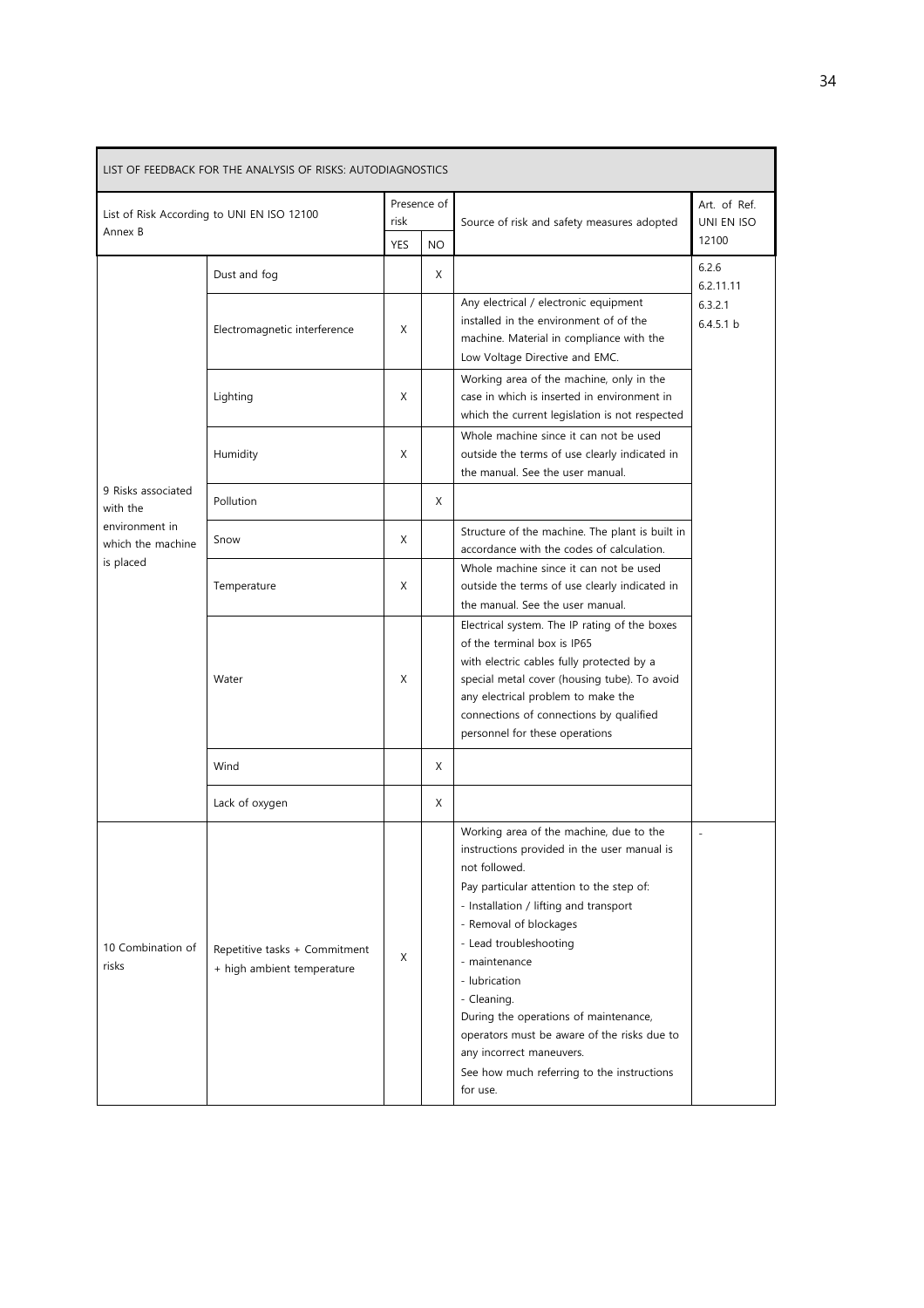Below are summarized principal risks in the machinery. This list is non-exhaustive, as any further warnings are given in the relevant chapters of this manual.

| DANGER OF MOVING PARTS<br><b>INSIDE THE PLANT</b>                   | <b>ELECTRICAL HAZARD</b>                                                          |
|---------------------------------------------------------------------|-----------------------------------------------------------------------------------|
| BY OPENING OF THE MOVABLE<br>REPAIR ARE PRESENT<br>PROTRUDING PARTS | DANGER OF CRUSHING THE<br><b>UPPER LIMBS</b>                                      |
| RISK OF CONTACT WITH OIL OR<br><b>GREASE</b>                        | <b>PAY PARTICULAR ATTENTION</b><br>TO LIFTING AND TRANSPORT<br><b>OPERATIONS</b>  |
| RISK OF ORGANIC/CHEMICAL<br>NATURE DUE TO SEWAGE<br><b>WATER</b>    | DANGER OF SLIPPING /<br><b>TRIPPING BECAUSE OF</b><br>EVENTUAL LEAKS IN THE PLANT |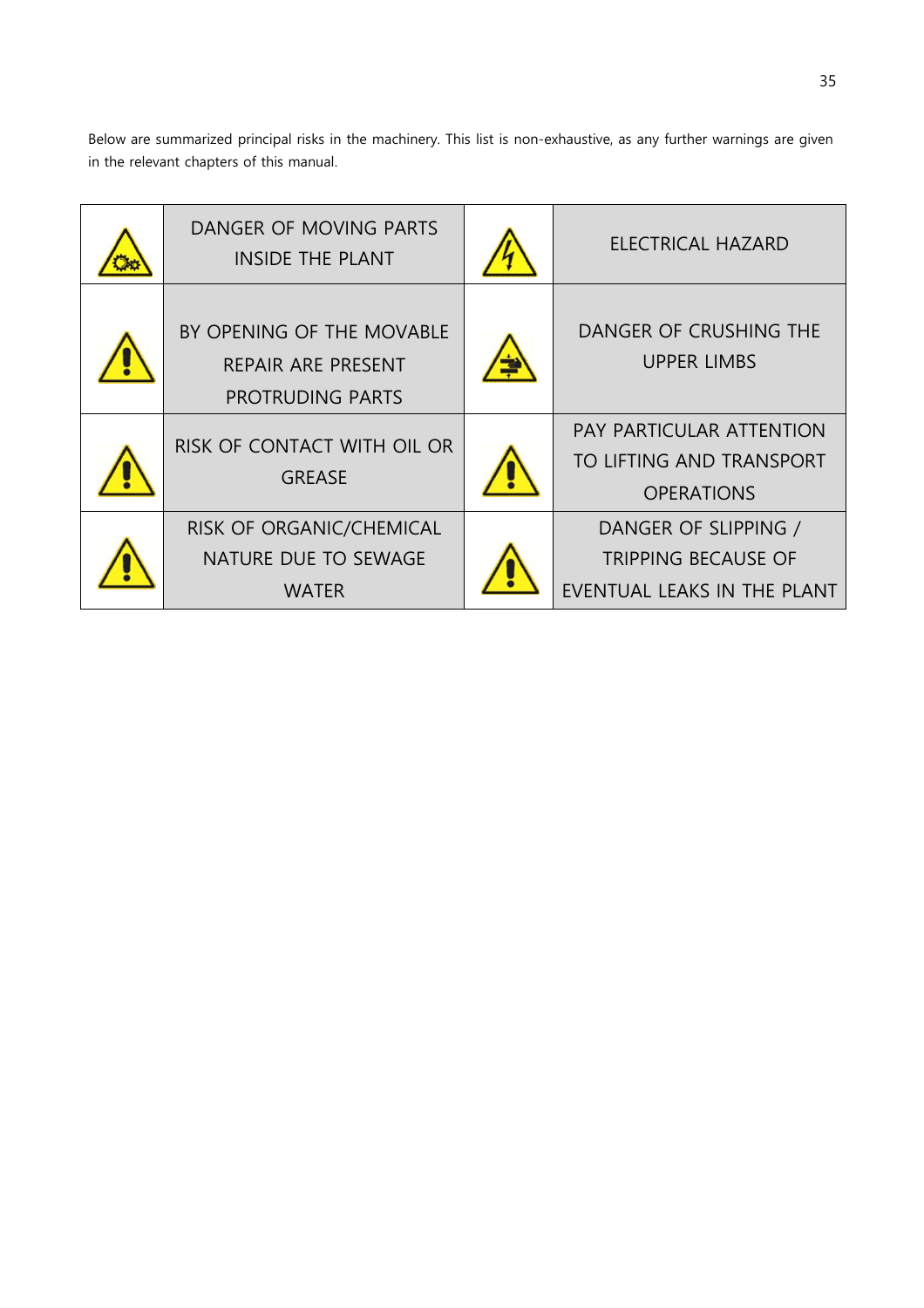#### <span id="page-37-0"></span>10. MACHINE DEMOLITION AND RETURNED

#### <span id="page-37-1"></span>10.1 RETURNING THE MACHINE

In case of return of the machine, please postpone reusing the transport packaging. In case where the packaging has been dismantled, ship the machine using wooden cage and in each case pallets of wood, using a suitable film for packing.

It must not be damaged during the transport phase. The returned machine, SHALL BE COMPLETED with all tags (identification, motors).

The returned machine must first be clean, taking care to remove any residue from the treated material. Remember that if the machine was received in several sections, the return must be made with the same parts removed and cleaned.

#### <span id="page-37-2"></span>10.2 DEMOLITION AND DISPOSAL

At the end of the cycle of real life, the user company has to proceed to the alienation of the machine in compliance with the regulations providing first emptying of lubricating fluids and general cleanliness of the various elements and subsequently to the separation of the pieces that constitute the machine. After dismantling the machine is necessary to separate the various materials in accordance with what is required under legislation of the country in which the machine must be eliminated. The machine does not contain dangerous substances or components that require special procedures for removal.

To dismantle the machine, proceed according to the following general procedure of disassembly:

- Remove the power supply.
- Remove the air supply
- Disconnect the electrical parts.
- Disconnect the mechanical parts.

- Divide the various components depending on the nature of the material (metal, plastic, oils, materials of different nature);

- Depriving the machine's rating plate, which must be returned to the manufacturer;

- Empty the gearboxes and motors from oil residues, wipe recovering the removed oil that must be delivered to the center of collection of waste oils.



CAUTION: When handling waste, require the use of appropriate personal protective equipment.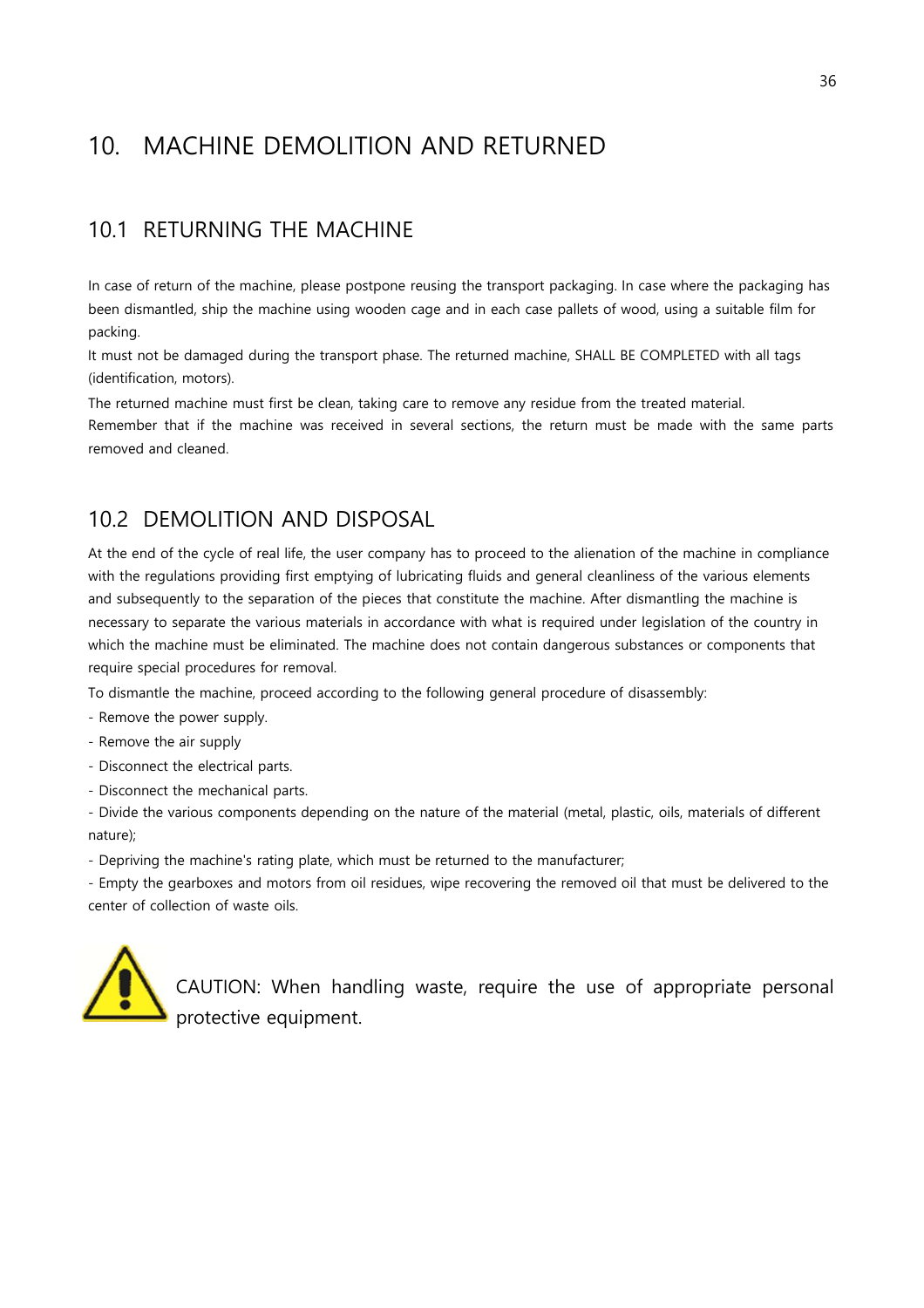#### <span id="page-38-0"></span>10.3 DISPOSAL OF THE MACHINE

The disposal of waste arising from the demolition of the machine must be done in an environmentally, do not pollute the soil, air and water. In any case will have to be complied with local laws in force. It should be noted that waste means any substance or object which the holder discards or intends or is required to discard (Legislative Decree 152/2006). The waste arising from the demolition of the machine are classified as special waste.

#### <span id="page-38-1"></span>10.4 DEMOLITION MATERIALS

They are non-hazardous waste that can be recovered, in accordance with Legislative Decree 152/2006. With regard to the elimination should be noted that the materials which form the machine are not of a dangerous nature.

CAUTION

During the process of disposal shall be need to follow the rules in force in the country.

Store materials pollutants, such as oils and solvents, only in metal drums.

Consumables: Regarding the disposal of consumer products, observe the following rules:

Gear oil: Used oil, oil residues and oil soaked items must be disposed of through the appropriate collection points, and not discharged into the sewage urban areas.

#### <span id="page-38-2"></span>10.5 INDICATIONS FOR A SUITABLE TREATMENT OF WASTE

The proper management of hazardous waste includes:

- Storage in suitable places avoiding the mixing of hazardous waste with non-hazardous waste.
- Make sure that the transport and disposal / recovery of the same is made by shippers and authorized recipients.

Transport their own waste to authorized collection centers is only allowed if you are in possession of entry in the Register of Environmental Managers.

#### <span id="page-38-3"></span>10.6 WASTE FROM ELECTRICAL /ELECTRONIC EQUIPMENT (WEEE)

With the Legislative Decree 151 of 25 July 2005, the Italian Government has implemented the Directives of the European Parliament regarding the disposal of waste electrical and electronic equipment (WEEE) (Directive 2002/95/EC and 2003/108/EC) . Measures: The decree establishes, in particular, measures and procedures to:

a) prevent the production of WEEE;

b) promote the reuse, recycling and other forms of recovery of WEEE, in order to reduce the amount to be disposed;

c) improve from an environmental point, the intervention of the partners involved in the life cycle of these devices (manufacturers, distributors, consumers and operators directly involved in the treatment

of WEEE);

d) reduce the use of hazardous substances in electrical and electronic equipment.